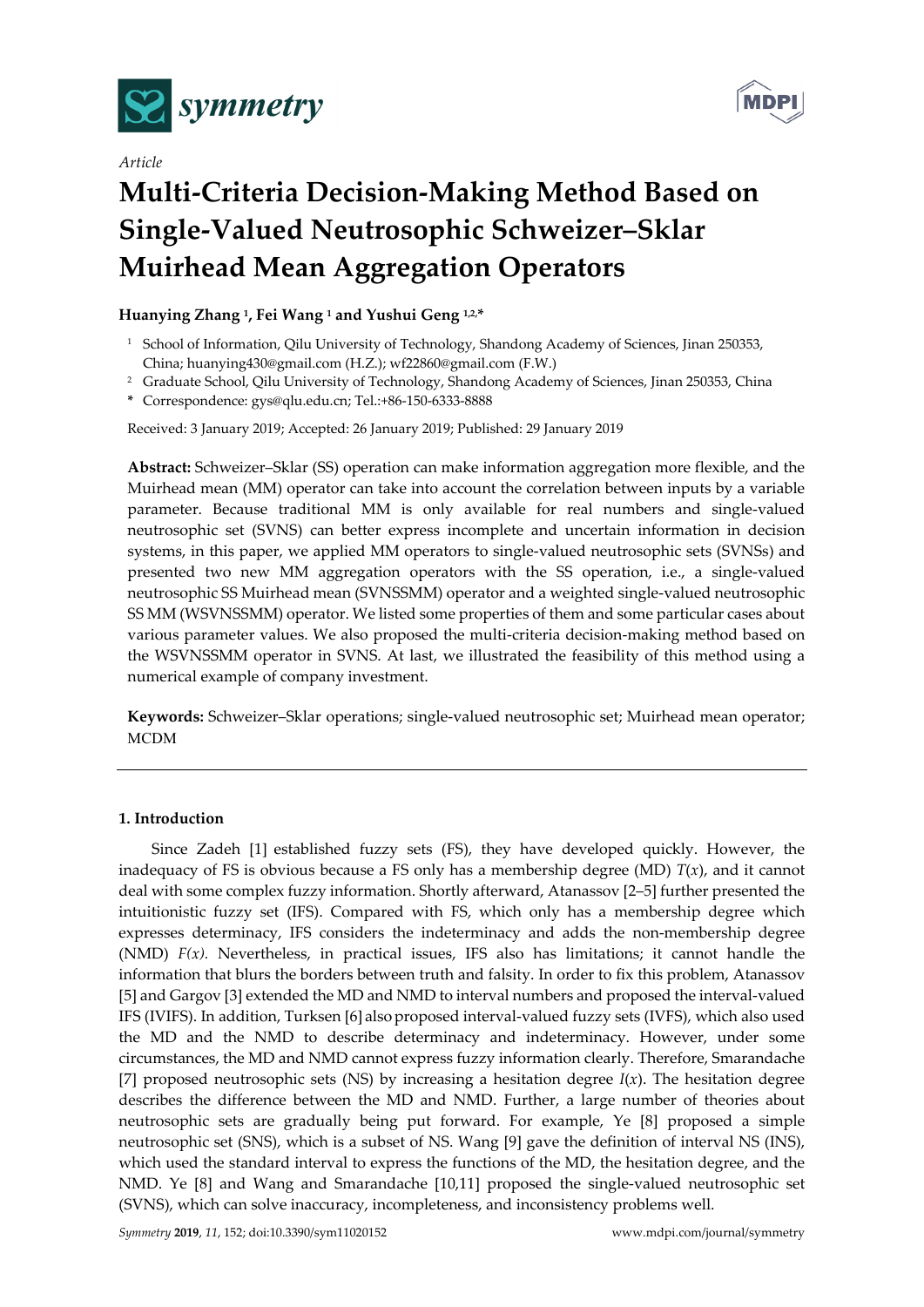In fuzzy set theory and application, Archimedean t-norm and t-conorm (ATT) occupy an important position. To promote the classical triangular inequality, Karl Menger [12] proposed the concept of trigonometric function that is the prototype of t-norm and t-conorm. Schweizer and Skar [13] gave a detailed definition of t-norm and t-conorm, and SS t-norm and t-conorm (SSTT) are one of the forms of t-norm and t-conorm [14–16]. Schweizer-Sklaroperation is an instance of ATT, but SS operation contains an alterable parameter; therefore, they are more agile and superior, and can better reflect the property of "logical and" and "logical or", respectively.

In fuzzy environments, information aggregation operators [17–20] are effective tools to handle multi-criteria decision-making problems, and now they have gained greater attention. In handling multi-criteria decision-making (MCDM) problems, some traditional methods, for instance, TOPSIS (Technique for Order Preference by Similarity to an Ideal Solution) [21] and ELECTRE (Elimination Et Choice Translation Reality) [22], can only give the ranking results, while aggregation operators are able to provide the integrated values of alternatives, and provide the ranking results. In particular, some aggregation operators can take into account the relationship of the aggregated parameter. For instance, Yager [23] gave the power average (PA) operator; this operator aggregates input data and allocates the weighted vector by the support degree between input parameters. Bonferroni [24] proposed the Bonferroni mean (BM) operator and Beliakov [25] presented the Heronian mean (HM) operator, and they can capture the interrelationships between input parameter very well. Then, Yager extended the BM operators to handle different uncertain information such as intuitionistic fuzzy numbers (IFNs) [26], interval-valued IFNs (IVIFNs) [27], and multi-valued neutrosophic numbers [28]. In addition, the HM operator was extended to IFNs [29], IVIFNs [30,31], etc. Furthermore, Yu and Wu [32] explained the difference between the BM and HM. However, the BM and HM operators only consider the relationships between two input parameters. In order to consider interrelationships among multiple input parameters, in 1729, Maclaurin [33] first proposed the Maclaurin symmetric mean (MSM) operator, which has the salient advantage of being able to capture the correlation between arbitrary parameters. After that, a more generalized operator was presented, that is, the Muirhead mean [34] was proposed by Muirhead, which was added an alterable parametric vector *P* on the basis of considering interrelationships among multiple input parameters, and some existing operators are its special cases, for instance, arithmetic and geometric mean (GM) operators (not considering the correlations), BM operator, and MSM. When dealing with MCDM problems, some aggregation operators cannot consider the relationship between any input parameters, while MM operator can take into account the correlation between inputs by a variable parameter. Therefore, the MM operator is more superior when deal with MCDM problems.

Multi-criteria decision-making refers to the use of existing decision information, in the case of multi-criteria that are in conflict with each other and cannot coexist, and in which the limited alternatives are ranked or selected in a certain way. Schweizer-Sklar operation uses a variable parameter to make their operations more effective and flexible. In addition, SVNS can handle incomplete, indeterminate, and inconsistent information under fuzzy environments. Therefore, we conducted further research on SS operations for SVNS and applied SS operations to MCDM problems. Furthermore, because the MM operator considers interrelationships among multiple input parameters by the alterable parametric vector, hence combining the MM operator with the SS operation gives some aggregation operators, and it was more meaningful to develop some new means to solve the MCDM problems in the single-valued neutrosophic fuzzy environment. According to this, the purpose and significance of this article are (1) to develop a number of new MM operators by combining MM operators, SS operations, and SVNS; (2) to discuss some meaningful properties and a number of cases of these operators put forward; (3) to deal with an MCDM method for SVNS information more effectively based on the operators put forward; and (4) to demonstrate the viability and superiority of the newly developed method.

In this article, the rest of this paper is as follows. In Section 2, we briefly state the fundamental conceptions of SVNS, SSTT, and MM operators. In Section 3, we develop some single-valued neutrosophic Schweizer–Sklar Muirhead mean operators to explore a number of ideal features and particular cases of the presented operators. In Section 4, we present an MCDM method based on the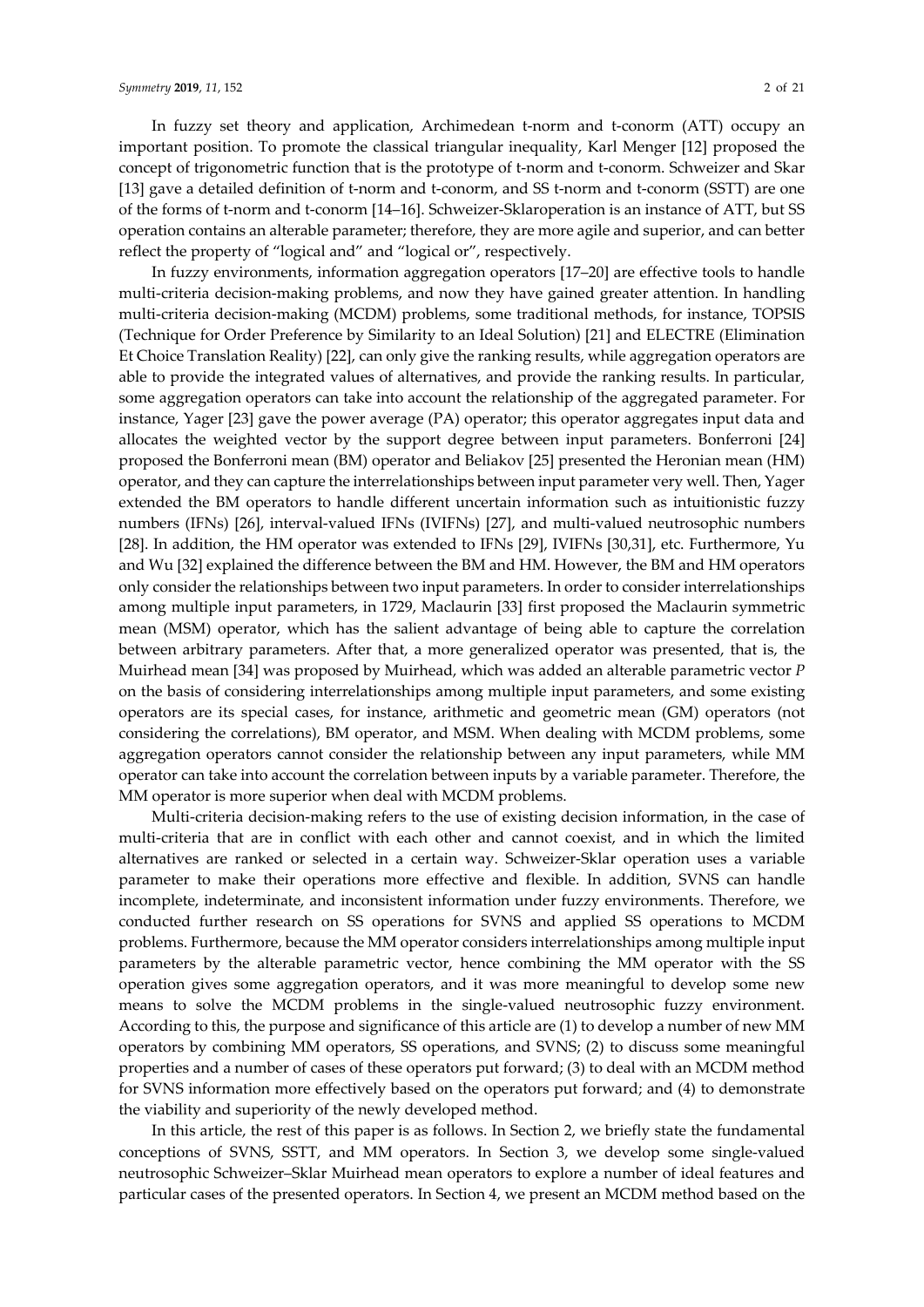developed operators. In Section 5, this paper provides a numerical example of company investment to demonstrate the activeness and feasibility of the presented method, and compare it to other existing methods. In Section 6, we briefly summarize this study.

## **2. Preliminaries**

In the following, we illustrate the notions of SVNS, the operations of Schweizer–Sklar, and the Muirhead mean operator, which will be utilized in the rest of the paper.

## *2.1. Single-Valued Neutrosophic Set (SVNS)*

**Definition 2.1** [20] Let  $X$  be a space of points (objects), with a generic element in  $X$  denoted by *x* . A neutrosophic set *A* in *X* is characterized by the degree of membership function  $T_A(x)$ , the degree of indeterminacy function  $I_A(x)$ , and the degree of non-membership function  $F_A(x)$ . If the functions  $T_A(x)$ ,  $I_A(x)$  and  $F_A(x)$  are defined in singleton subintervals or subsets in the real standard  $[0,1]$ , that is  $T_A(x) : X \to [0,1], I_A(x) : X \to [0,1], F_A(x) : X \to [0,1]$ , then the sum of  $T_A(x)$ ,  $I_A(x)$  and  $F_A(x)$  satisfies the condition  $0 \le T_A(x) + I_A(x) + F_A(x) \le 3$  for any  $x \in X$ . Then, a SVNS *A* is denoted as follows:

$$
A = \{ \langle x, T_A(x), I_A(x), F_A(x) \rangle \mid x \in X \}
$$
 (1)

For convenience, the ordered triple component  $t < T_a(x)$ ,  $I_a(x)$ ,  $F_a(x)$ , which is the core of SVNS, can be called a single-valued neutrosophic number (SVNN). What is more, each SVNN can be described as  $a = (T_a, I_a, F_a)$ , where  $T_a \in [0,1], I_a \in [0,1], F_a \in [0,1]$ , and

**Definition 2.2** [21] For any SVNS  $a = (T_a, I_a, F_a)$ , respectively, define the score function  $S(a)$ , accuracy function  $A(a)$  and certainty function  $C(a)$  of a as follows:

$$
S(a) = (T_a + 1 - I_a + 1 - F_a)
$$
 (2)

$$
A(a) = (T_a - F_a), \text{and} \tag{3}
$$

$$
C(a) = T_a.
$$
 (4)

**Definition 2.3** [21] Let  $a = (T_a, I_a, F_a)$  and  $b = (T_b, I_b, F_b)$  be any two SVNSs. Define the comparison method as follows:

$$
\text{If } S(a) > S(b), \text{ then } a \succ b \tag{5}
$$

If 
$$
S(a) = S(b)
$$
 and  $A(a) > A(b)$ , then  $a > b$ ; (6)

If 
$$
S(a) = S(b), A(a) = A(b)
$$
 and  $C(a) > C(b)$ , then  $a > b$ . (7)

## *2.2. Muirhead Mean Operator*

**Definition 2.4** [22] Let  $\alpha_i$  ( $i = 1, 2, 3, ..., n$ ) be a set of arbitrary positive real numbers, the parameter vector is  $P = (p_1, p_2, ..., p_l) \in R^l$ . Suppose

$$
MM^{P}(\alpha_{1}, \alpha_{2}, ..., \alpha_{n}) = \left(\frac{1}{n!} \sum_{\sigma \in S_{n}} \prod_{j_{s}=1}^{n} \alpha_{\sigma(j_{s})}^{P_{j_{s}}}\right)^{\frac{1}{\sum_{j_{s}=1}^{n} P_{j_{s}}}}
$$
(8)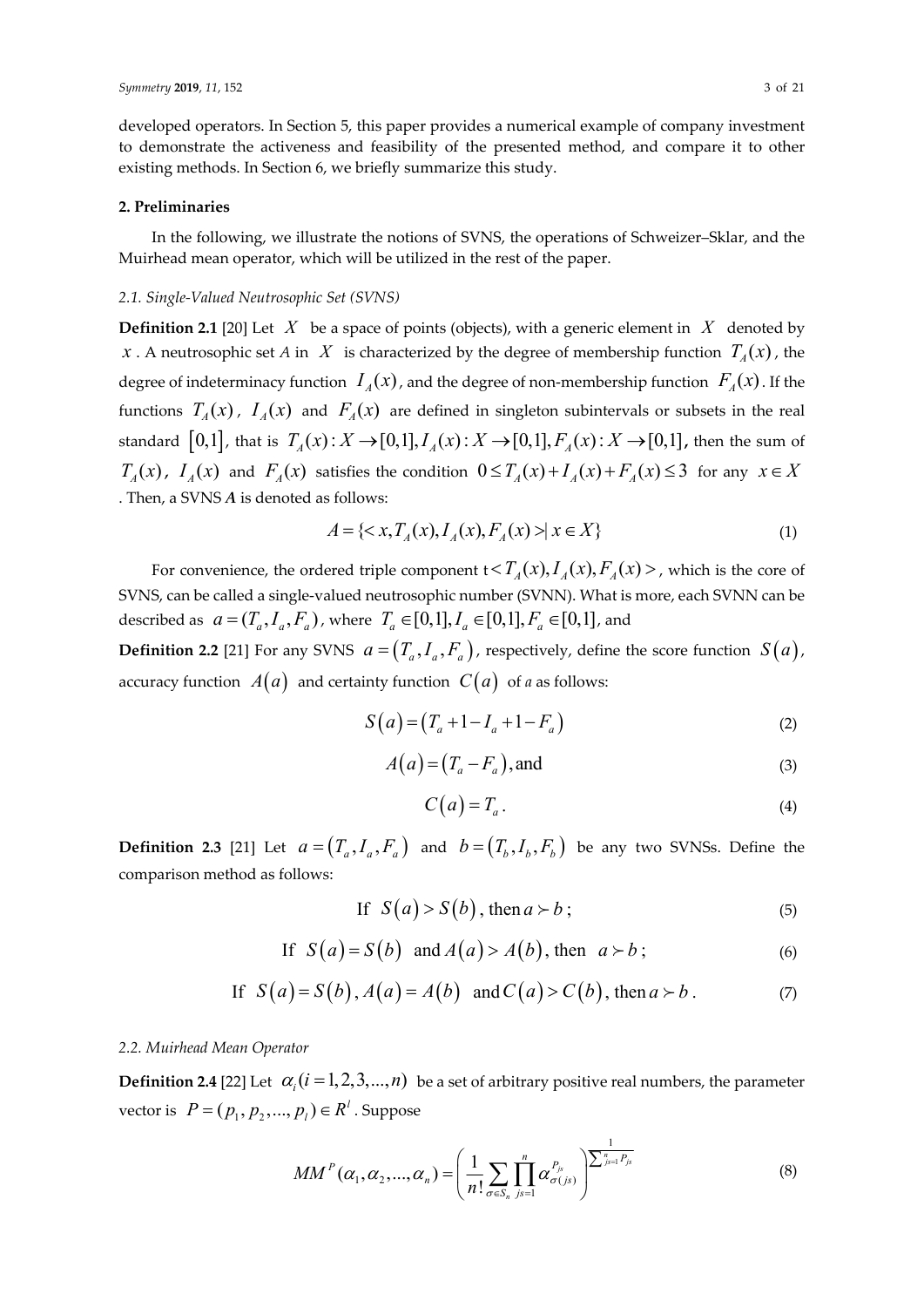Then,  $MM^P$  is called MM operator, the  $\sigma(js)(js = 1,2,...,n)$  is any permutation of  $(1, 2, \ldots, n)$ , and  $S_n$  is a set of all permutations of  $(1, 2, \ldots, n)$ .

Furthermore, from Equation (8), we can know that

(1) If  $P = (1, 0, \ldots, 0)$ , the MM reduces to

(2) 
$$
MM^{(1,0,\dots,0)}(\alpha_1,\alpha_2,\dots,\alpha_n) = \frac{1}{n} \sum_{j=1}^n \alpha_j
$$
, which is the arithmetic averaging operator.

- (3) If  $P = (1 / n, 1 / n, ..., 1 / n)$ , the MM reduces to  $MM^{(1/n,1/n,...,1/n)}(\alpha_1, \alpha_2, ..., \alpha_n) = \prod_{j=1}^n \alpha_j^{1/n}$ , which is the GM operator.
- (4) If  $P = (1,1,0,...,0)$ , the MM reduces to

$$
MM^{(1, 1, 0, 0, \ldots, 0)}(\alpha_1, \alpha_2, \ldots, \alpha_n) = \left(\frac{1}{n(n-1)} \sum_{\substack{i,j=1 \\ i \neq j}}^n \alpha_i \alpha_j\right)^{\frac{1}{2}}, \text{ which is the BM operator [35].}
$$

(5) If  $P = (1, 1, \ldots, 1, 0, 0, \ldots, 0)$ the MM reduces to

$$
MM^{\overbrace{\left(1,1,\ldots,1,0,0,\ldots,0\right)}}^{k}(\alpha_1,\alpha_2,\ldots,\alpha_n) = \left(\frac{1 \leq i_1 \leq \cdots \leq i_k \leq n \underset{j=1}{\otimes} \alpha_{ij}}{C_n^k}\right)^{\overline{k}}
$$
 which is the MSM operator

[36].

From Definition 2.4 and the special cases of the MM operator mentioned above, we know that the advantage of the MM operator is that it can capture the overall interrelationships among the multiple input parameters and it is a generalization of some existing aggregation operators.

#### *2.3. Schweizer–Sklar Operations*

Schweizer-Sklar operations contain the SS product and SS sum, they are respectively the particular cases of ATT.

**Definition 2.5** [20] Suppose  $A = (a_A, b_A, c_A)$  and  $B = (a_B, b_B, c_B)$  are any two SVNSs, then the generalized intersection and union are defined as follows:

$$
A \cap_{T,T^*} B = \{ \langle y, T(a_A(y), a_B(y)), T^*(b_A(y), b_B(y)), T^*(c_A(y), c_B(y)) \rangle y \in Y \}
$$
\n<sup>(9)</sup>

$$
A \cap_{T,T^*} B
$$
  
= { $\langle y, T^*(a_A(y), a_B(y)), T(b_A(y), b_B(y)), T(c_A(y), c_B(y)) \rangle y \in Y \rangle$  (10)

Where  $T$  expresses a T-norm and  $T^*$  expresses a T-conorm.

The definitions of the SS T-norm and T-conorm are described as follows:

$$
T_{SS,\gamma}(x,y) = (x^{\gamma} + y^{\gamma} - 1)^{1/\gamma}
$$
\n(11)

1

$$
T_{SS,\gamma}^*(x,y) = 1 - \left( \left(1 - x\right)^{\gamma} + \left(1 - y\right)^{\gamma} - 1 \right)^{1/\gamma} \tag{12}
$$

Where  $\gamma < 0, x, y \in [0,1]$  . In addition, when  $\gamma = 0$  , we have  $T_{\gamma}(x, y) = xy$  and  $T_{\gamma}^{*}(x, y) = x + y - xy$ . They are the algebraic T-norm and algebraic T-conorm.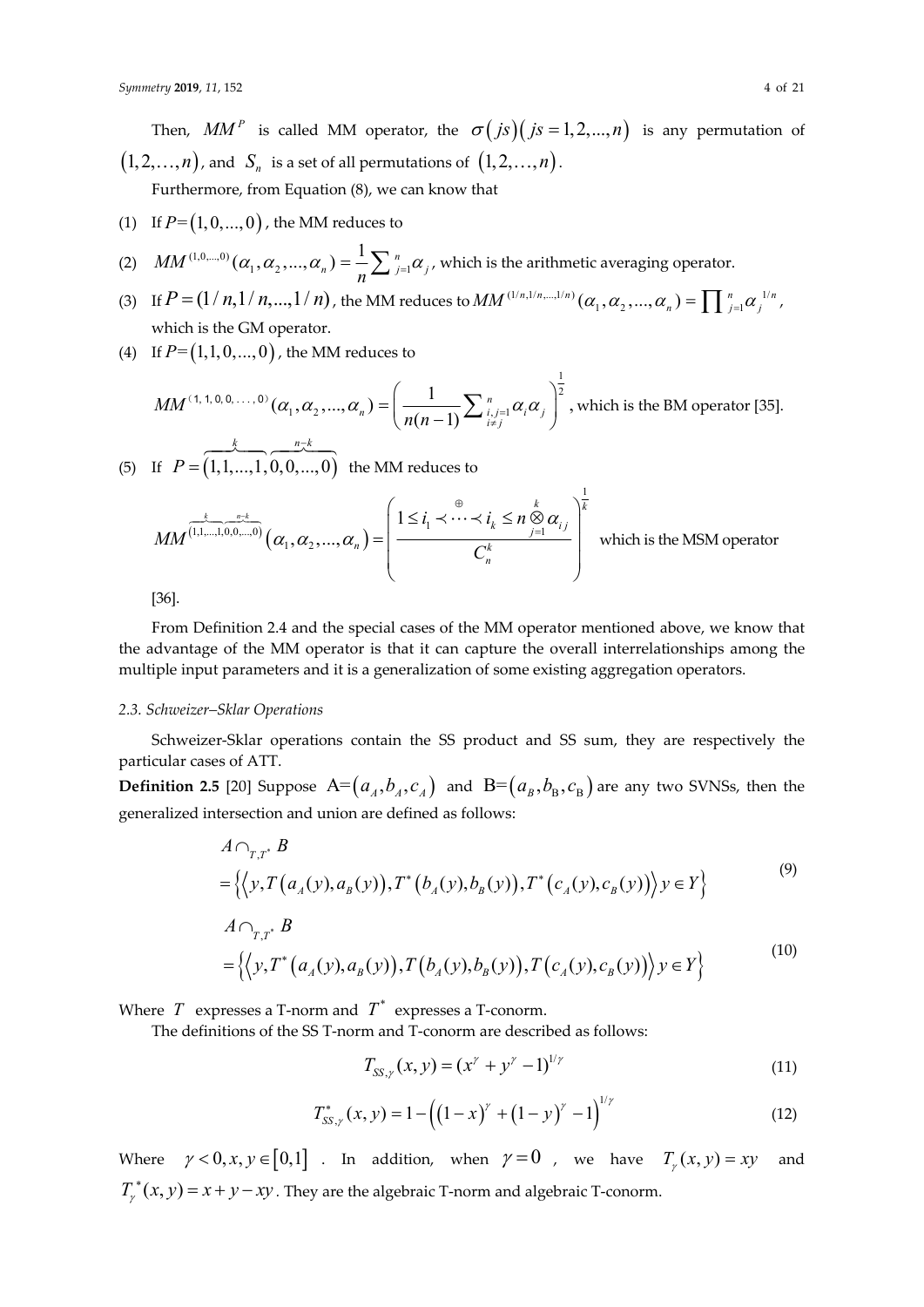According to the T-norm  $T_{\gamma}(x, y)$  and T-conorm  $T_{\gamma}^{*}(x, y)$  of SS operations, we define SS operations of SVNSs as follows.

**Definition 2.6** Suppose  $\tilde{a}_1 = (T_A, I_A, F_A)$  and  $\tilde{a}_2 = (T_B, I_B, F_B)$  are any two SVNSs, then present the generalized intersection and generalized union based on SS operations as follows:

$$
\tilde{a}_1 \otimes_{T,T^*} \tilde{a}_2 = \left(T\left(T_A, T_B\right), T^*\left(I_A, I_B\right), T^*\left(F_A, F_B\right)\right) \tag{13}
$$

$$
\tilde{a}_1 \oplus_{T^*,T} \tilde{a}_2 = \left(T^*\left(T_A, T_B\right), T\left(T_A, I_B\right), T\left(F_A, F_B\right)\right) \tag{14}
$$

According to Definitions 2.3 and 2.4, the SS operational rules of SVNSs are given as follows ( $\gamma$  < 0):

$$
\tilde{a}_1 \oplus_{SS} \tilde{a}_2 = \left(1 - \left(\left(1 - T_A\right)^{\gamma} + \left(1 - T_B\right)^{\gamma} - 1\right)^{1/\gamma}, \left(\frac{1}{A}^{\gamma} + \frac{1}{B}^{\gamma} - 1\right)^{1/\gamma}, \left(\frac{1}{B}^{\gamma} + \frac{1}{B}^{\gamma} - 1\right)^{1/\gamma}\right) \tag{15}
$$

$$
\tilde{a}_{1} \otimes_{S} \tilde{a}_{2} = \left( \left( T_{A}^{\gamma} + T_{B}^{\gamma} - 1 \right)^{1/\gamma}, 1 - \left( \left( 1 - I_{A} \right)^{\gamma} + \left( 1 - I_{B} \right)^{\gamma} - 1 \right)^{1/\gamma}, 1 - \left( \left( 1 - F_{A} \right)^{\gamma} + \left( 1 - F_{B} \right)^{\gamma} - 1 \right)^{1/\gamma} \right) \tag{16}
$$

$$
n\tilde{a}_1 = \left(1 - \left(n\left(1 - T_A\right)^{\gamma} - \left(n - 1\right)\right)^{1/\gamma}, \left(nT_A^{\gamma} - \left(n - 1\right)\right)^{1/\gamma}, \left(nT_A^{\gamma} - \left(n - 1\right)\right)^{1/\gamma}\right), \quad n > 0 \tag{17}
$$

$$
\tilde{a}_1'' = \left( \left( nT_A^{\gamma} - (n-1) \right)^{\nu_{\gamma}}, 1 - \left( n(1-I_A)^{\gamma} - (n-1) \right)^{\nu_{\gamma}}, 1 - \left( n(1-F_A)^{\gamma} - (n-1) \right)^{\nu_{\gamma}} \right), n > 0 \tag{18}
$$

**Theorem 2.1**: Suppose  $\tilde{a}_1 = (T_A, I_A, F_A)$  and  $\tilde{a}_2 = (T_B, I_B, F_B)$  are any two SVNSs, then

(1)  $\tilde{a}_1 \oplus_{ss} \tilde{a}_2 = \tilde{a}_2 \oplus_{ss} \tilde{a}_1$  (19)

$$
(2) \qquad \tilde{a}_1 \otimes_{ss} \tilde{a}_2 = \tilde{a}_2 \otimes_{ss} \tilde{a}_1 \tag{20}
$$

$$
(3) \qquad n\left(\tilde{a}_1 \oplus_{ss} \tilde{a}_2\right) = n\tilde{a}_1 \oplus_{ss} n\tilde{a}_2, n \ge 0 \tag{21}
$$

(4) 
$$
n_1 \tilde{a}_1 \bigoplus_{SS} n_2 \tilde{a}_2 = (n_1 + n_2) \tilde{a}_1, n_1, n_2 \ge 0
$$
 (22)

(5) 
$$
\tilde{a}_1^{n_1} \otimes_{ss} \tilde{a}_1^{n_2} = (\tilde{a}_1)^{n_1 + n_2}, n_1, n_2 \ge 0
$$
 (23)

(6) 
$$
\tilde{a}_1^n \otimes_{ss} \tilde{a}_2^n = (\tilde{a}_1 \otimes_{ss} \tilde{a}_2)^n, n \ge 0
$$
 (24)

**Theorem 2.1** is demonstrated easily.

### **3. Single-Valued Neutrosophic Schweizer–Sklar Muirhead Mean Aggregation Operators**

In the following, we will produce single-valued neutrosophic SS Muirhead mean (SVNSSMM) operators and weighted single-valued neutrosophic SS Muirhead mean (WSVNSSMM) operators and discuss their special cases and some of the properties of the new operators.

## *3.1. The SVNSSMM Operator*

**Definition** 3.1 Let  $\alpha_i = (T_i, I_i, F_i)(i = 1, 2, ..., n)$  be a set of SVNSs, and  $P = (p_1, p_2, \dots, p_n) \in R^n$  be a vector of parameters. If

$$
SIVNSSMM^{P}\left(\alpha_{1},\alpha_{2},\ldots,\alpha_{n}\right)=\left(\frac{1}{n!}\sum_{\sigma\in S_{n}}\prod_{j=1}^{n}\alpha_{\sigma(j)}^{P_{j}}\right)^{\frac{1}{\sum_{j=1}^{n}P_{j}}}
$$
(25)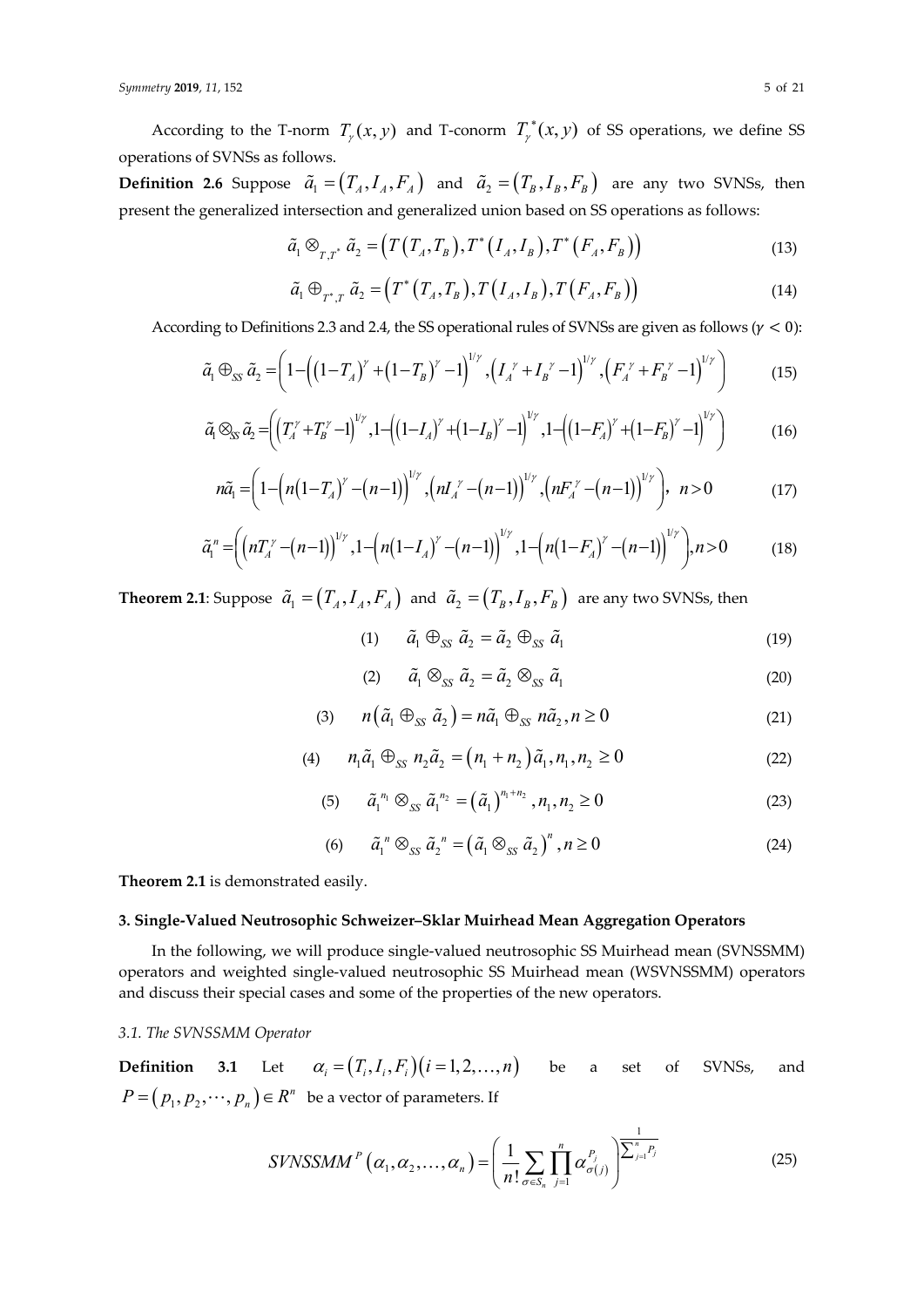Then we call *SVNSSMM<sup>P</sup>* as the single-valued neutrosophic Schweizer–Sklar MM (SVNSSMM) operator, where  $\sigma(j)(j = 1, 2, \dots, n)$  is any a permutation of  $(1, 2, \dots, n)$ , and  $S_n$ is the set of all permutations of  $(1, 2, \dots, n)$ .

Based on the SS operational rules of the SVNSs, we give the result of Definition 3.1 as shown as Theorem 3.1.

**Theorem 3.1** Let  $\alpha_i = (T_i, I_i, F_i)$   $(i = 1, 2, ..., n)$  be a collection of SVNSs and  $\gamma < 0$ , then the result generated by Definition 3.1 can be shown as

$$
SINSSMA^{p}(a_{i}, a_{2},..., a_{i}) = \left[\left(1 + \frac{1}{\sum_{j=1}^{n} P_{j}}\left(1 - \left(1 + \frac{1}{n!}\left[\sum_{\sigma \in S_{n}}\left(1 - \left(1 + \frac{r}{\sum_{j=1}^{n} P_{j}}\left(T_{\sigma(j)}^{p} - 1\right)\right)^{\frac{1}{p}}\right)^{y}\right] - 2\right)\right]^{y} - \frac{1}{\sum_{j=1}^{n} P_{j}}\right],
$$
\n
$$
1 - \left(1 + \frac{1}{\sum_{j=1}^{n} P_{j}}\left(1 - \left(1 + \frac{1}{n!}\left[\sum_{\sigma \in S_{n}}\left(1 - \left(1 + \sum_{j=1}^{n} P_{j}\left(\left(1 - I_{\sigma(j)}\right)^{y} - 1\right)\right)^{\frac{1}{p}}\right)^{y} - 2\right)\right)^{\frac{1}{p}}\right)^{y} - 2\right)\right]^{y} - \frac{1}{\sum_{j=1}^{n} P_{j}}\right],
$$
\n
$$
1 - \left(1 + \frac{1}{\sum_{j=1}^{n} P_{j}}\left(1 - \left(1 + \frac{1}{n!}\left[\sum_{\sigma \in S_{n}}\left(1 - \left(1 + \sum_{j=1}^{n} P_{j}\left(\left(1 - F_{\sigma(j)}\right)^{y} - 1\right)\right)^{\frac{1}{p}}\right)^{y} - 2\right)\right)^{\frac{1}{p}}\right)^{y} - 2\right)\right) + \frac{1}{\sum_{j=1}^{n} P_{j}}
$$
\n(26)

Proof.

By the operational laws of SVNSs based on SS operations, we get

$$
\alpha_{\sigma(j)}^{P_j} = \left( \left( P_j T_{\sigma(j)}^{\gamma} - \left( P_j - 1 \right) \right)^{\frac{1}{\gamma}}, 1 - \left( P_j \left( 1 - I_{\sigma(j)} \right)^{\gamma} - \left( P_j - 1 \right) \right)^{\frac{1}{\gamma}}, 1 - \left( P_j \left( 1 - F_{\sigma(j)} \right)^{\gamma} - \left( P_j - 1 \right) \right)^{\frac{1}{\gamma}} \right)
$$

and

$$
\prod_{j=1}^n \alpha_{\sigma(j)}^{P_j} = \left( \left( \sum_{j=1}^n P_j T'_{\sigma(j)} - \sum_{j=1}^n P_j + 1 \right)^{\frac{1}{\gamma}}, 1 - \left( \sum_{j=1}^n P_j \left( 1 - I_{\sigma(j)} \right)^{\gamma} - \sum_{j=1}^n P_j + 1 \right)^{\frac{1}{\gamma}}, 1 - \left( \sum_{j=1}^n P_j \left( 1 - F_{\sigma(j)} \right)^{\gamma} - \sum_{j=1}^n P_j + 1 \right)^{\frac{1}{\gamma}} \right)
$$

Then

$$
\sum_{\sigma \in S_n} \prod_{j=1}^n \alpha_{\sigma(j)}^{P_j} = \left(1 - \left(\sum_{\sigma \in S_n} \left(1 - \left(\sum_{j=1}^n P_j T_{\sigma(j)}^{\gamma} - \sum_{j=1}^n P_j + 1\right)^{\frac{1}{\gamma}}\right)^{\gamma} - 1\right)^{\frac{1}{\gamma}},
$$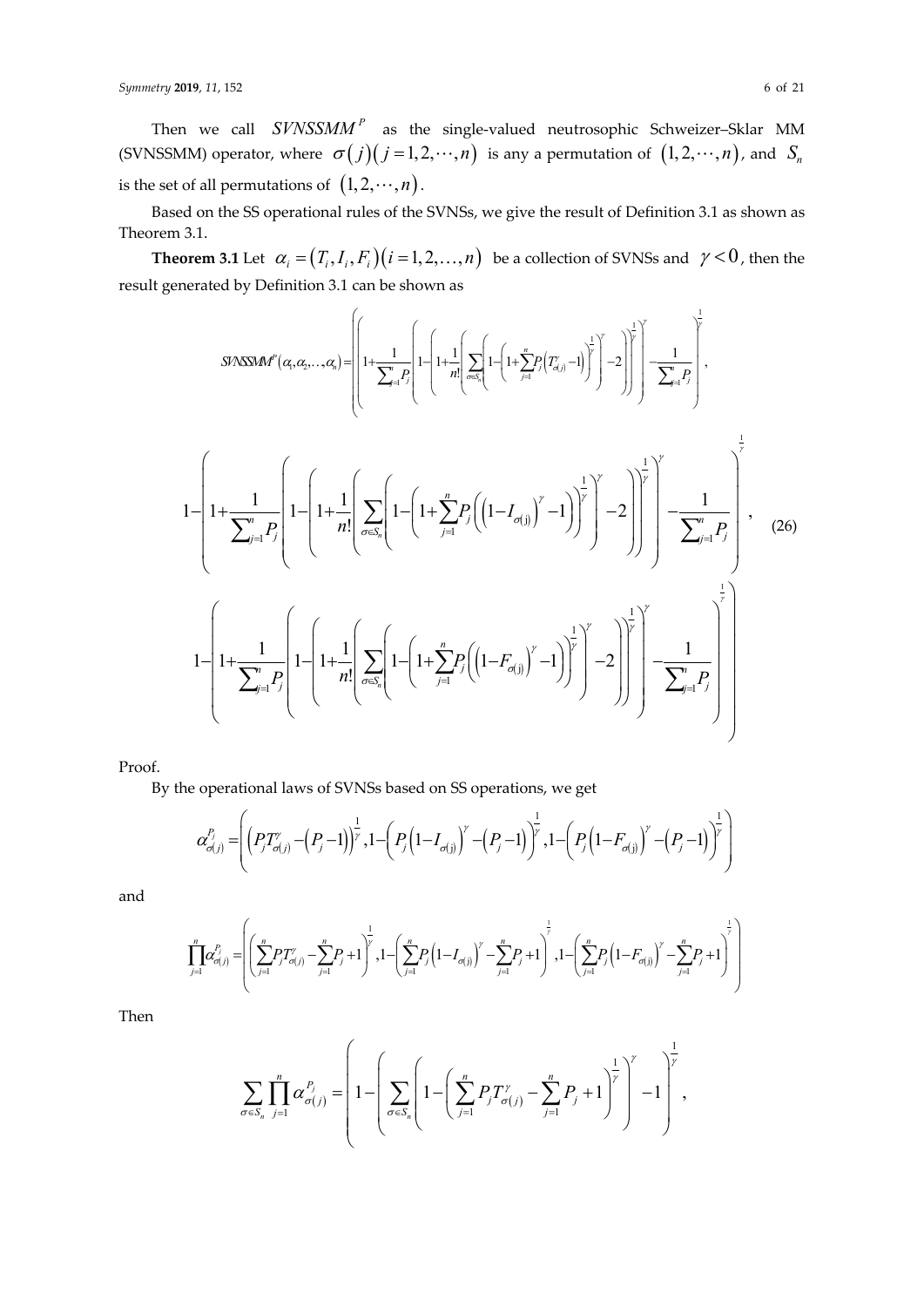$$
\left(\sum_{\sigma \in S_n}\left(1-\left(\sum_{j=1}^n P_j\left(1-I_{\sigma(j)}\right)^{\gamma}-\sum_{j=1}^n P_j+1\right)^{\frac{1}{\gamma}}\right)^{\frac{1}{\gamma}}-1\right)^{\frac{1}{\gamma}}\cdot\left(\sum_{\sigma \in S_n}\left(1-\left(\sum_{j=1}^n P_j\left(1-F_{\sigma(j)}\right)^{\gamma}-\sum_{j=1}^n P_j+1\right)^{\frac{1}{\gamma}}\right)^{\frac{1}{\gamma}}\right)^{\frac{1}{\gamma}}\right)^{\frac{1}{\gamma}}
$$

Further, we are able to obtain

$$
\frac{1}{n!} \sum_{\sigma \in S_n} \prod_{j=1}^n \alpha_{\sigma(j)}^{P_j} = \left( 1 - \left( \frac{1}{n!} \left( \sum_{\sigma \in S_n} \left( 1 - \left( \sum_{j=1}^n P_j T_{\sigma(j)}^{\prime} - \sum_{j=1}^n P_j + 1 \right)^{\frac{1}{\gamma}} \right)^{\gamma} - 1 \right) - \left( \frac{1}{n!} - 1 \right) \right)^{\frac{1}{\gamma}},
$$
\n
$$
\left( \frac{1}{n!} \left( \sum_{\mu \in S_n} \left( 1 - \left( \sum_{j=1}^n P_j (1 - I_{\sigma(j)})^{\prime} - \sum_{j=1}^n P_j + 1 \right)^{\frac{1}{\gamma}} \right)^{\gamma} - 1 \right) - \left( \frac{1}{n!} - 1 \right)^{\frac{1}{\gamma}} \left( \frac{1}{n!} \left( \sum_{\mu \in S_n} \left( 1 - \left( \sum_{j=1}^n P_j (1 - F_{\sigma(j)})^{\prime} - \sum_{j=1}^n P_j + 1 \right)^{\frac{1}{\gamma}} \right)^{\frac{1}{\gamma}} - 1 \right) - \left( \frac{1}{n!} - 1 \right)^{\frac{1}{\gamma}} \right)
$$

Therefore

$$
SINSSM \hat{H}^{2,0}(x,y,z) = \left( \left[ 1 + \frac{1}{\sum_{j=1}^{n} P_{j}} \left[ 1 - \left( 1 + \frac{1}{n!} \left[ \sum_{\sigma \in S_{n}} \left( 1 - \left( 1 + \frac{y}{\sum_{j=1}^{n} P_{j}} (T'_{\sigma(j)} - 1) \right)^{1} \right)^{1} \right]^{2} - 2 \right] \right]^{1/2} \right) \left. \sum_{j=1}^{n} P_{j} \right),
$$
\n
$$
1 - \left( 1 + \frac{1}{\sum_{j=1}^{n} P_{j}} \left[ 1 - \left( 1 + \frac{1}{n!} \left( \sum_{\sigma \in S_{n}} \left( 1 - \left( 1 + \frac{y}{\sum_{j=1}^{n} P_{j}} \left( \left( 1 - I_{\sigma(j)} \right)^{y} - 1 \right) \right)^{1} \right)^{1} - 2 \right) \right]^{1/2} \right) - \frac{1}{\sum_{j=1}^{n} P_{j}} \right),
$$
\n
$$
1 - \left( 1 + \frac{1}{\sum_{j=1}^{n} P_{j}} \left[ 1 - \left( 1 + \frac{1}{n!} \left( \sum_{\sigma \in S_{n}} \left( 1 - \left( 1 + \sum_{j=1}^{n} P_{j} \left( \left( 1 - I_{\sigma(j)} \right)^{y} - 1 \right) \right)^{1} \right)^{1} \right)^{1/2} - 2 \right) \right]^{1/2} \right) \left. - \frac{1}{\sum_{j=1}^{n} P_{j}} \right)
$$
\n
$$
= \left[ \left( 1 + \left( 1 + \left( 1 + \left( 1 + \frac{1}{n} \right) + 2 \left( 1 + \frac{1}{n} \right) \right)^{1/2} + \left( 1 + \left( 1 + \left( 1 + \frac{1}{n} \right) + 2 \left( 1 + \frac{1}{n} \right) \right)^{1/2} \right)^{1/2} + \left( 1 + \left( 1 + \left( 1 + \frac{1}{n} \right) + 2 \left( 1 + \frac{1}{n} \right) \right)^{1/2} \right)^{1/2} \right] \right)^{1/2
$$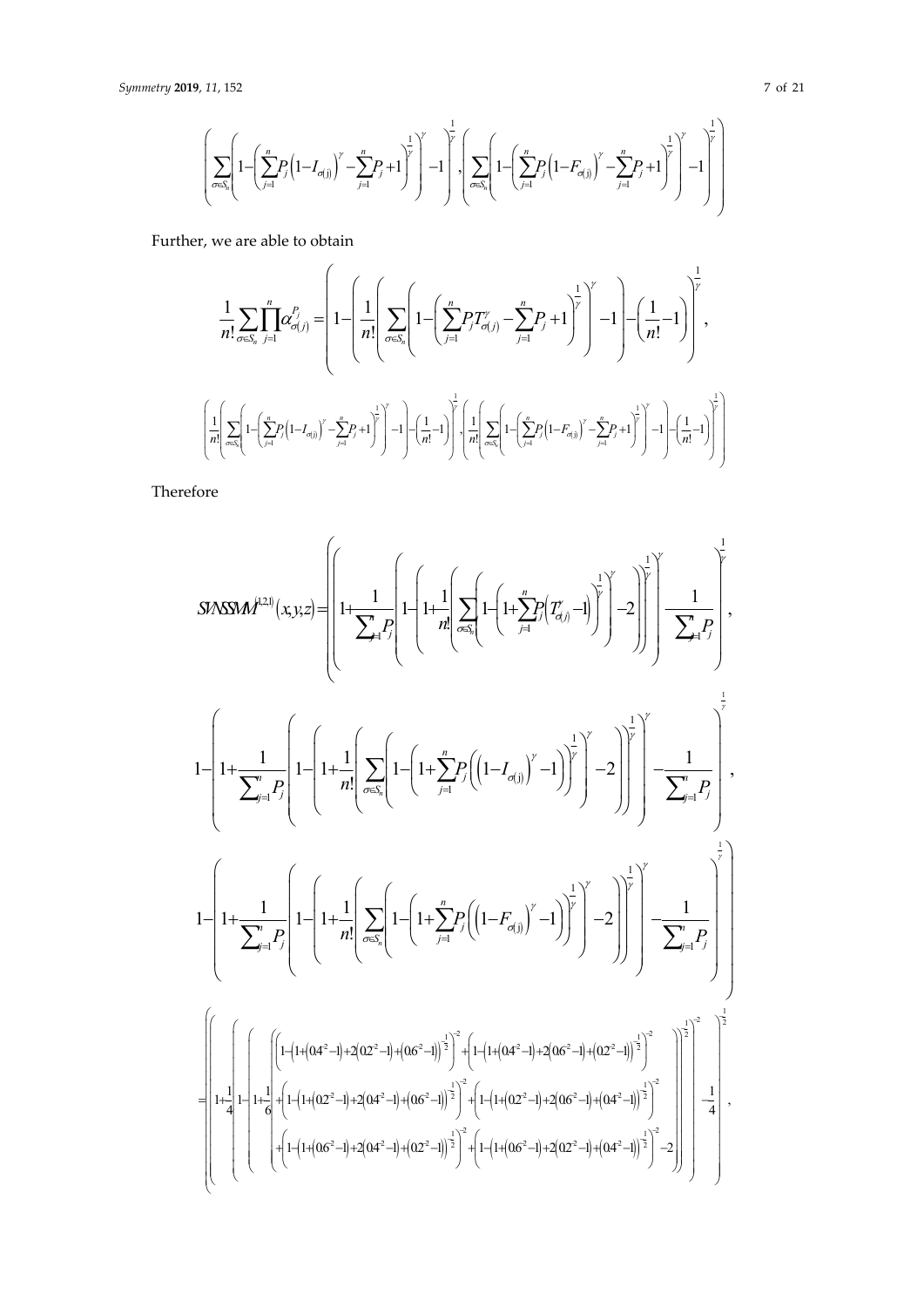$$
\begin{bmatrix} \begin{pmatrix} \begin{pmatrix} \frac{1}{2} & \frac{1}{2} \\ \frac{1}{2} & \frac{1}{2} \end{pmatrix} + \frac{1}{2} \begin{pmatrix} \frac{1}{2} \begin{pmatrix} \frac{1}{2} \end{pmatrix} + 2 \left( \frac{1}{2} \begin{pmatrix} -\frac{1}{2} \end{pmatrix} + 2 \left( \frac{1}{2} \begin{pmatrix} -\frac{1}{2} \end{pmatrix} \end{pmatrix} + \frac{1}{2} \begin{pmatrix} \frac{1}{2} \end{pmatrix} \begin{pmatrix} -\frac{1}{2} \end{pmatrix} + \frac{1}{2} \begin{pmatrix} \frac{1}{2} \end{pmatrix} \begin{pmatrix} \frac{1}{2} \end{pmatrix} + \frac{1}{2} \begin{pmatrix} \frac{1}{2} \begin{pmatrix} \frac{1}{2} \end{pmatrix} + \frac{1}{2} \begin{pmatrix} \frac{1}{2} \begin{pmatrix} \frac{1}{2} \end{pmatrix} + \frac{1}{2} \begin{pmatrix} \frac{1}{2} \end{pmatrix} + \frac{1}{2} \begin{pmatrix} \frac{1}{2} \end{pmatrix} + \frac{1}{2} \begin{pmatrix} \frac{1}{2} \end{pmatrix} + \frac{1}{2} \begin{pmatrix} \frac{1}{2} \end{pmatrix} + \frac{1}{2} \begin{pmatrix} \frac{1}{2} \end{pmatrix} + \frac{1}{2} \begin{pmatrix} \frac{1}{2} \end{pmatrix} + \frac{1}{2} \begin{pmatrix} \frac{1}{2} \end{pmatrix} + \frac{1}{2} \begin{pmatrix} \frac{1}{2} \end{pmatrix} + \frac{1}{2} \begin{pmatrix} \frac{1}{2} \end{pmatrix} + \frac{1}{2} \begin{pmatrix} \frac{1}{2} \end{pmatrix} + \frac{1}{2} \begin{pmatrix} \frac{1}{2} \end{pmatrix} + \frac{1}{2} \begin{pmatrix} \frac{1}{2} \end{pmatrix} + \frac{1}{2} \begin{pmatrix} \frac{1}{2} \end{pmatrix} + \frac{1}{2} \begin{pmatrix} \frac{1}{2} \end{pmatrix} + \frac{1}{2} \begin{pmatrix} \frac{1}{2} \end{pmatrix} + \frac{1}{2} \begin{pmatrix} \
$$

**Theorem 3.2 (Monotonicity).** Let  $\alpha_i = (T_i, I_i, F_i)$  and  $\alpha'_i = (T'_i, I'_i, F'_i)$   $(1, 2, ..., n)$  be two sets of SVNSs. If  $T_i \ge T'_i$   $I_i \le I'_i$   $F_i \le F'_i$  for all  $i$ , then

$$
SVNSSMM^{P}\left(\alpha_{1},\alpha_{2},\ldots,\alpha_{n}\right) \geq SVNSSMM^{P}\left(\alpha_{1}^{'},\alpha_{2}^{'},\ldots,\alpha_{n}^{'}\right)
$$
\n(27)

Proof.

Let 
$$
SVNSSMM^P(\alpha_1, \alpha_2, ..., \alpha_n) = (T, I, F)
$$
,  
\n $SVNSSMM^P(\alpha_1', \alpha_2', ..., \alpha_n') = (T', I', F')$ 

Where

$$
T = \left(1 + \frac{1}{\sum_{j=1}^{n} P_j}\left(1 - \left(1 + \frac{1}{n!}\left(\sum_{\sigma \in S_n} \left(1 - \left(1 + \sum_{j=1}^{n} P_j \left(T_{\sigma(j)}^{\nu} - 1\right)\right)^{\frac{1}{\gamma}}\right)^{\gamma} - 2\right)\right)^{\frac{1}{\gamma}}\right)^{\gamma} - \frac{1}{\sum_{j=1}^{n} P_j}\left(1 + \frac{1}{\sum_{j=1}^{n} P_j}\left(1 - \left(1 + \sum_{j=1}^{n} P_j \left(T_{\sigma(j)}^{\nu} - 1\right)\right)^{\frac{1}{\gamma}}\right)^{\gamma} - 2\right)\right)^{\frac{1}{\gamma}}\right)^{\gamma}
$$

$$
T' = \left(1 + \frac{1}{\sum_{j=1}^{n} P_j}\left(1 - \left(1 + \frac{1}{n!}\left(\sum_{\sigma \in S_n} \left(1 - \left(1 + \sum_{j=1}^{n} P_j \left(T_{\sigma(j)}^{\nu} - 1\right)\right)^{\frac{1}{\gamma}}\right)^{\gamma} - 2\right)\right)^{\frac{1}{\gamma}}\right)^{\gamma} - \frac{1}{\sum_{j=1}^{n} P_j}\right)
$$

and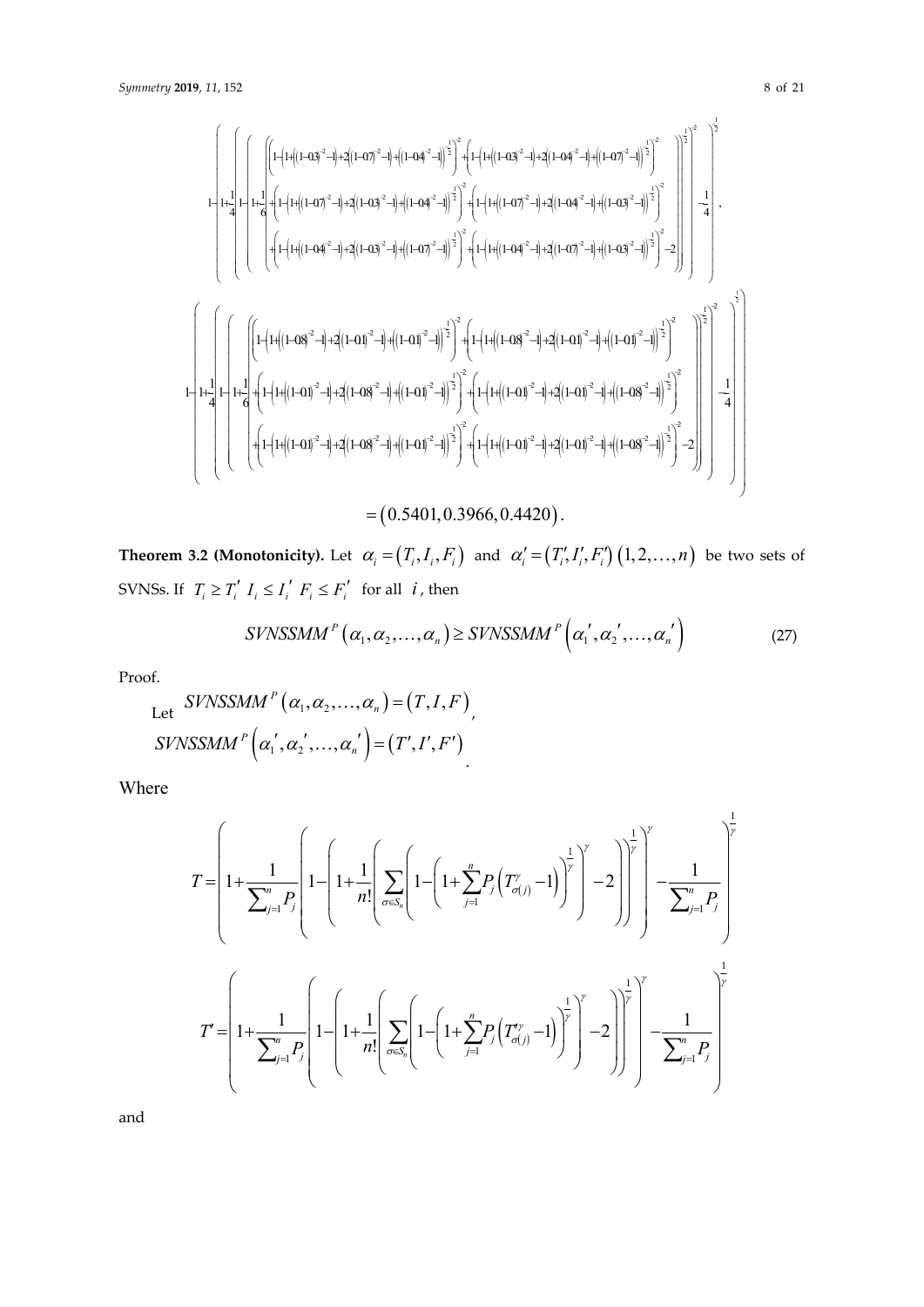$$
I = 1 - \left[1 + \frac{1}{\sum_{j=1}^{n} P_{j}} \left[1 - \left(1 + \frac{1}{n!} \left( \sum_{\sigma \in S_{n}} \left(1 - \left(1 + \sum_{j=1}^{n} P_{j} \left( \left(1 - I_{\sigma(j)} \right)^{y} - 1 \right) \right)^{\frac{1}{y}} \right)^{y} - 2\right) \right]^{1} \right]^{y} - \frac{1}{\sum_{j=1}^{n} P_{j}} \right]
$$
  

$$
I' = 1 - \left[1 + \frac{1}{\sum_{j=1}^{n} P_{j}} \left(1 - \left(1 + \frac{1}{n!} \left( \sum_{\sigma \in S_{n}} \left(1 - \left(1 + \sum_{j=1}^{n} P_{j} \left( \left(1 - I_{\sigma(j)} \right)^{y} - 1 \right) \right)^{\frac{1}{y}} \right)^{y} - 2\right) \right]^{1} \right)^{y} - \frac{1}{\sum_{j=1}^{n} P_{j}} \right]
$$
  

$$
F = 1 - \left[1 + \frac{1}{\sum_{j=1}^{n} P_{j}} \left(1 - \left(1 + \frac{1}{n!} \left( \sum_{\sigma \in S_{n}} \left(1 - \left(1 + \sum_{j=1}^{n} P_{j} \left( \left(1 - F_{\sigma(j)} \right)^{y} - 1 \right) \right)^{\frac{1}{y}} \right)^{y} - 2\right) \right]^{1} \right)^{y} - \frac{1}{\sum_{j=1}^{n} P_{j}} \right]^{1} - \frac{1}{\sum_{j=1}^{n} P_{j}}
$$
  

$$
F' = 1 - \left[1 + \frac{1}{\sum_{j=1}^{n} P_{j}} \left(1 - \left(1 + \frac{1}{n!} \left( \sum_{\sigma \in S_{n}} \left(1 - \left(1 + \sum_{j=1}^{n} P_{j} \left( \left(1 - F_{\sigma(j)} \right)^{y} - 1 \right) \right)^{\frac{1}{y}} \right)^{y} - 2\right) \right)^{\frac{1}{y}} \right)^{y} - 2 \right]^{1} \left[\frac{1}{\sum_{j=1}^{n} P_{j}} \right]^{1}
$$

Since  $T_i \geq T'_i$  and  $\gamma < 0$  we can get  $T'_{\sigma(j)} \leq T''_{\sigma(j)}$ .

$$
\text{Then } \left(1+\sum_{j=1}^{n} P_{j} \left(T_{\sigma(j)}^{y}-1\right)\right)^{\frac{1}{y}} \geq \left(1+\sum_{j=1}^{n} P_{j} \left(T_{\sigma(j)}^{y}-1\right)\right)^{\frac{1}{y}}
$$
\n
$$
\Rightarrow 1-\left(1+\sum_{j=1}^{n} P_{j} \left(T_{\sigma(j)}^{y}-1\right)\right)^{\frac{1}{y}} \leq 1-\left(1+\sum_{j=1}^{n} P_{j} \left(T_{\sigma(j)}^{y}-1\right)\right)^{\frac{1}{y}}
$$
\n
$$
\Rightarrow \left(1-\left(1+\sum_{j=1}^{n} P_{j} \left(T_{\sigma(j)}^{y}-1\right)\right)^{\frac{1}{y}}\right)^{\frac{1}{y}} \geq \left(1-\left(1+\sum_{j=1}^{n} P_{j} \left(T_{\sigma(j)}^{y}-1\right)\right)^{\frac{1}{y}}\right)^{\frac{1}{y}}
$$
\n
$$
\Rightarrow \left(1+\frac{1}{n!}\left[\sum_{\sigma \in S_{n}}\left(1-\left(1+\sum_{j=1}^{n} P_{j} \left(T_{\sigma(j)}^{y}-1\right)\right)^{\frac{1}{y}}\right)\right]^{2}-2\right)\right]^{\frac{1}{y}} \leq \left(1+\frac{1}{n!}\left[\sum_{\sigma \in S_{n}}\left(1-\left(1+\sum_{j=1}^{n} P_{j} \left(T_{\sigma(j)}^{y}-1\right)\right)^{\frac{1}{y}}\right)^{\frac{1}{y}}\right]-2\right)\right]^{\frac{1}{y}}
$$
\n
$$
\Rightarrow 1-\left(1+\frac{1}{n!}\left[\sum_{\sigma \in S_{n}}\left(1-\left(1+\sum_{j=1}^{n} P_{j} \left(T_{\sigma(j)}^{y}-1\right)\right)^{\frac{1}{y}}\right)^{\frac{1}{y}}-2\right)\right]^{\frac{1}{y}} \geq 1-\left(1+\frac{1}{n!}\left[\sum_{\sigma \in S_{n}}\left(1-\left(1+\sum_{j=1}^{n} P_{j} \left(T_{\sigma(j)}^{y}-1\right)\right)^{\frac{1}{y}}\right)^{\frac{1}{y}}-2\right)\right]^{\frac{1}{y}}
$$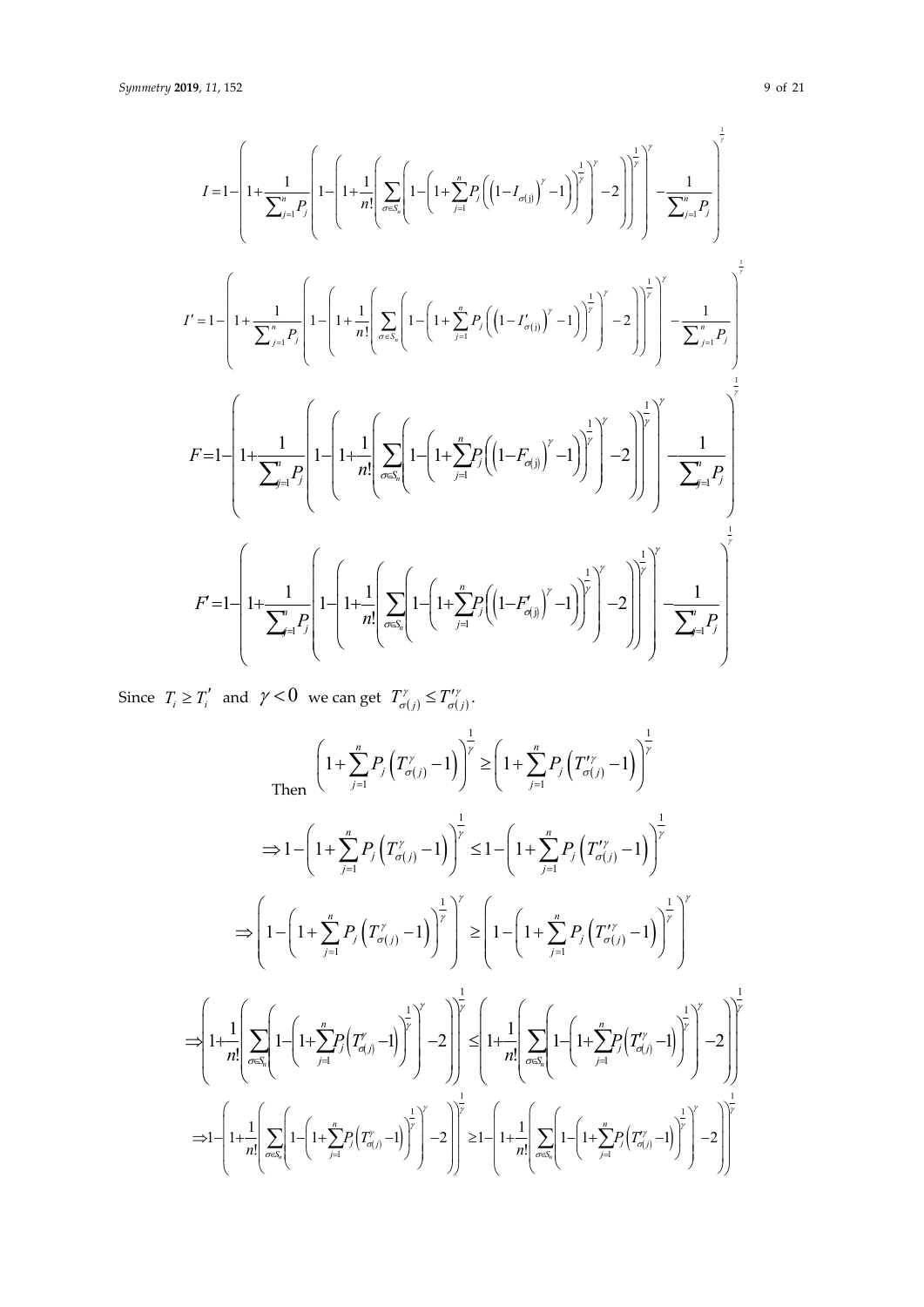$$
\supset \left[1-\left(1+\frac{1}{n!}\left(\sum_{\sigma\in S_n}\left(1-\left(1+\sum_{j=1}^nP_j\left(T''_{\sigma(j)}-1\right)\right)^{\frac{1}{r}}\right)^{\gamma}-2\right)\right]^{\frac{1}{r}}\right]^{\gamma}\right] \leq \left[1-\left(1+\frac{1}{n!}\left(\sum_{\sigma\in S_n}\left(1-\left(1+\sum_{j=1}^nP_j\left(T''_{\sigma(j)}-1\right)\right)^{\frac{1}{r}}\right)^{\gamma}-2\right)\right]^{\frac{1}{r}}\right)^{\gamma}\right] \leq \left[1-\left(1+\frac{1}{n!}\left(\sum_{\sigma\in S_n}\left(1-\left(1+\sum_{j=1}^nP_j\left(T''_{\sigma(j)}-1\right)\right)^{\frac{1}{r}}\right)^{\gamma}-2\right)\right]^{\frac{1}{r}}\right)^{\gamma}\right] \leq \left[1-\left(1+\frac{1}{n!}\left(\sum_{\sigma\in S_n}\left(1-\left(1+\sum_{j=1}^nP_j\left(T''_{\sigma(j)}-1\right)\right)^{\frac{1}{r}}\right)^{\gamma}-2\right)\right]^{\frac{1}{r}}\right)^{\gamma}\right] \leq \left[1-\left(1+\frac{1}{n!}\left(\sum_{\sigma\in S_n}\left(1-\left(1+\sum_{j=1}^nP_j\left(T''_{\sigma(j)}-1\right)\right)^{\frac{1}{r}}\right)^{\gamma}-2\right)\right]^{\frac{1}{r}}\right)^{\gamma}\right] \leq \left[1-\left(1+\frac{1}{n!}\left(\sum_{\sigma\in S_n}\left(1-\left(1+\sum_{j=1}^nP_j\left(T''_{\sigma(j)}-1\right)\right)^{\frac{1}{r}}\right)^{\gamma}-2\right)\right]^{\frac{1}{r}}\right)^{\gamma}\right] \leq \left(1-\left(1+\frac{1}{n!}\left(\sum_{\sigma\in S_n}\left(1-\left(1+\sum_{j=1}^nP_j\left(T''_{\sigma(j)}-1\right)\right)^{\frac{1}{r}}\right)^{\gamma}-2\right)\right)^{\frac{1}{r}}\right)^{\gamma}\right) \leq \left(1-\left(1+\frac{1}{n!}\left(\sum_{\sigma\in S_n}\left(1-\left(1+\sum_{j=1}^nP_j\left(T''_{\sigma(j)}-1\right)\right)^{\frac{1}{r}}\right)^{\gamma}-2\right)\right
$$

i.e.,  $T_i \ge T'_i$ .

Similarly, we also have  $I_i \leq I'_i, F_i \leq F'_i$ .

Therefore, we can get the following conclusion.

$$
SVNSSMM^{P}(\alpha_{1}, \alpha_{2},..., \alpha_{n}) \geq SVNSSMM^{P}(\alpha_{1}^{'}, \alpha_{2}^{'},..., \alpha_{n}^{'})
$$

**Theorem 3.3 (Commutativity).** Suppose  $\alpha'_i(i=1,2,...,n)$  is any permutation of  $\alpha_i$  (*i* = 1, 2, ..., *n*). Then

$$
SVNSSMM^{P}\left(\alpha_{1},\alpha_{2},\ldots,\alpha_{n}\right)=SVNSSMM^{P}\left(\alpha_{1}^{'},\alpha_{2}^{'},\ldots,\alpha_{n}^{'}\right)
$$
\n(28)

Because this property is clear, so the proof is now omitted.

In the following, we will research several particular forms of the SVNSSMM operator with the different parameters vector *P* .

(1) When  $P = (1,0,...,0)$ , the SVNSSMM operator will reduce to the single-valued neutrosophic Schweizer–Sklar arithmetic averaging operator.

$$
SVNSSMM^{(1,0,...,0)}(\alpha_1, \alpha_2, ..., \alpha_n) = \frac{1}{n} \sum_{j=1}^n \alpha_j
$$
  
=  $\left(1 - \left(1 + \frac{1}{n} \left(\sum_{j=1}^n (1-T_j)^{\gamma} - 2\right)\right)^{1/\gamma}, \left(1 + \frac{1}{n} \left(\sum_{j=1}^n I_j^{\gamma} - 2\right)\right)^{1/\gamma}, \left(1 + \frac{1}{n} \left(\sum_{j=1}^n F_j^{\gamma} - 2\right)\right)^{1/\gamma}\right)$  (29)

(2) When  $P = (\lambda, 0, \ldots, 0)$ , the SVNSSMM operator will reduce to the single valued neutrosophic Schweizer–Sklar generalized arithmetic averaging operator.

$$
SVNSSMM^{(\lambda,0,...,0)}(\alpha_1, \alpha_2,..., \alpha_n) = \left(\frac{1}{n}\sum_{j=1}^n \alpha_j^{\lambda}\right)^{1/\lambda}
$$
  
= 
$$
\left(\left[1 + \frac{1}{\lambda}\left(\left[1 - \left(1 + \frac{1}{n}\left(\sum_{j=1}^n \left(1 - \left(1 + \lambda\left(T_j^{\gamma} - 1\right)\right)^{1/\gamma}\right)^{\gamma} - 2\right)\right]^{1/\gamma}\right)^{\gamma} - 1\right]\right)^{1/\gamma},
$$
  

$$
1 - \left[1 + \frac{1}{\lambda}\left(\left[1 - \left(1 + \frac{1}{n}\left(\sum_{j=1}^n \left(1 - \left(1 + \lambda\left(\left(1 - I_j\right)^{\gamma} - 1\right)\right)^{1/\gamma}\right)^{\gamma} - 2\right)\right)^{1/\gamma}\right)^{\gamma} - 2\right]\right)^{1/\gamma}\right)^{1/\gamma},
$$
 (30)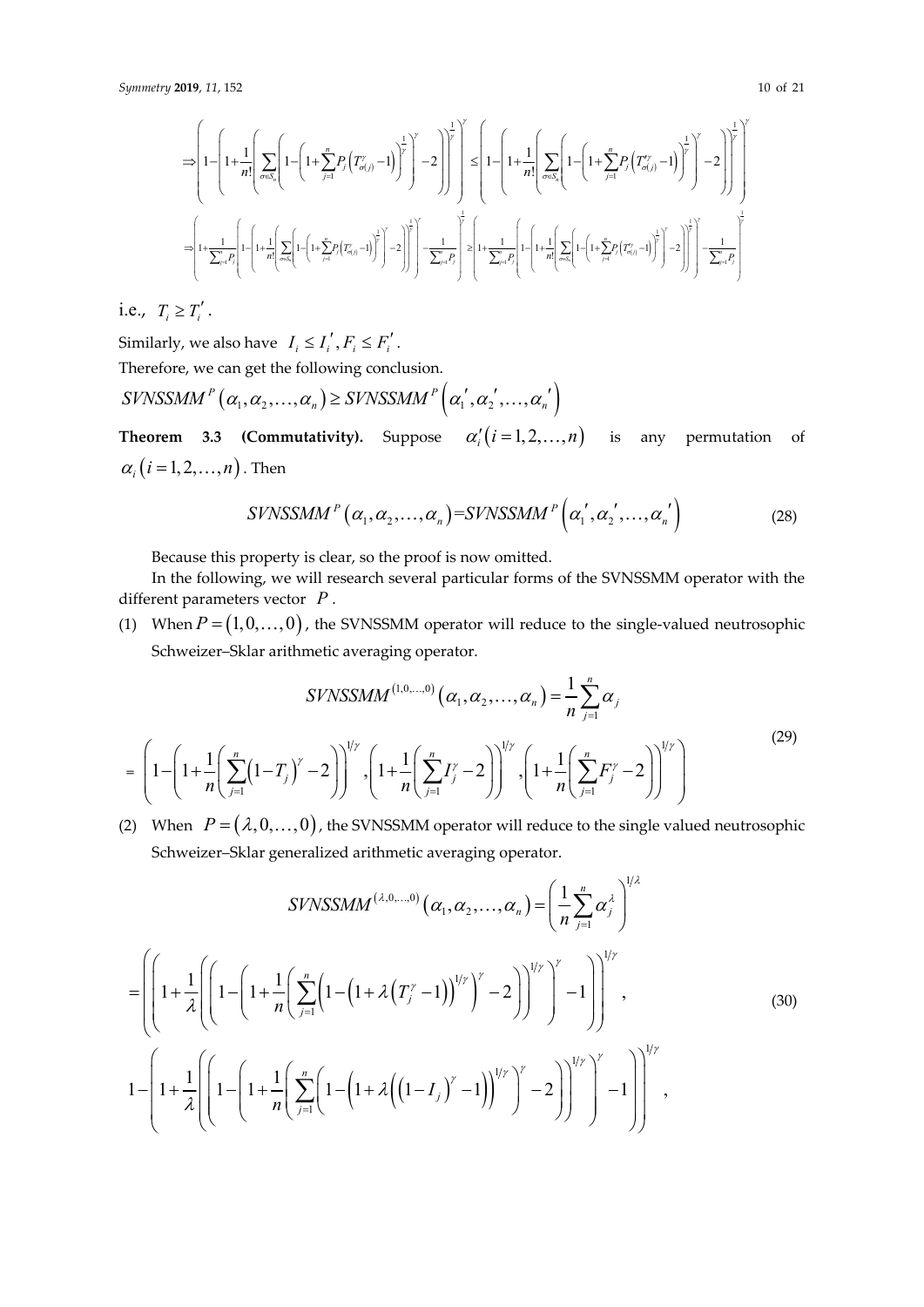$$
1 - \left(1 + \frac{1}{\lambda} \left[ \left(1 - \left(1 + \frac{1}{n} \left( \sum_{j=1}^{n} \left(1 - \left(1 + \lambda \left( \left(1 - F_j \right)^{\gamma} - 1 \right) \right)^{1/\gamma} \right)^{\gamma} - 2 \right) \right)^{1/\gamma} \right)^{\gamma} - 1 \right] \right)^{1/\gamma} \right)
$$

(3) When  $P = (1,1,0,0,...,0)$ , the SVNSSMM operator will reduce to the single-valued neutrosophic Schweizer–Sklar BM operator.

$$
SYNSSMM^{(1,1,0,0,...,0)}(\alpha_1, \alpha_2, ..., \alpha_n) = \left(\frac{1}{n(n-1)} \sum_{\substack{i,j=1 \ i \neq j}}^n \alpha_i \alpha_j\right)^{1/2}
$$

$$
= \left(\left[\frac{1}{2}\left(1 + \left(1 - \left(1 + \frac{1}{n(n-1)}\left(\sum_{\substack{i,j=1 \ i \neq j}}^n \left(1 - \left(T_i^{\gamma} + T_j^{\gamma} - 1\right)^{1/\gamma}\right)^{\gamma} - 2\right)\right)^{1/\gamma}\right)^{1/\gamma}\right]^{1/\gamma},
$$

$$
1 - \left(\frac{1}{2}\left(1 + \left(1 - \left(1 + \frac{1}{n(n-1)}\left(\sum_{\substack{i,j=1 \ i \neq j}}^n \left(1 - \left(\left(1 - I_i\right)^{\gamma} + \left(1 - I_j\right)^{\gamma} - 1\right)^{1/\gamma}\right)^{\gamma} - 2\right)\right)^{1/\gamma}\right)^{1/\gamma}\right)^{1/\gamma}\right)^{1/\gamma}
$$

$$
1 - \left(\frac{1}{2}\left(1 + \left(1 - \left(1 + \frac{1}{n(n-1)}\left(\sum_{\substack{i,j=1 \ i \neq j}}^n \left(1 - \left(\left(1 - F_i\right)^{\gamma} + \left(1 - F_j\right)^{\gamma} - 1\right)^{1/\gamma}\right)^{\gamma} - 2\right)\right)^{1/\gamma}\right)^{1/\gamma}\right)^{1/\gamma}\right)
$$

$$
1 - \left(\frac{1}{2}\left(1 + \left(1 - \left(1 + \frac{1}{n(n-1)}\left(\sum_{\substack{i,j=1 \ i \neq j}}^n \left(1 - \left(\left(1 - F_i\right)^{\gamma} + \left(1 - F_j\right)^{\gamma} - 1\right)^{1/\gamma}\right)^{\gamma} - 2\right)\right)^{1/\gamma}\right)^{1/\gamma}\right)^{1/\gamma}\right)
$$
(31)

(4) When  $P = (1, 1, \ldots, 1, 0, 0, \ldots, 0)$ *P*  $=$  $\overbrace{\hspace{2.5cm}}^{k}$  $..., 1, 0, 0,..., 0)$ , the SVNSSMM operator will reduce to the single-valued neutrosophic Schweizer–Sklar Maclaurin symmetric mean (MSM) operator.

 $k \t n-k$ 

t

$$
SVNSSMM^{(1,1,...1,0,0,...,0)}(\alpha_1, \alpha_2, ..., \alpha_n) = \left(\frac{\sum_{1 \le i_1 < \dots < i_k \le n}^{k} \sum_{j=1}^{n} |I_{j}|^k}{C_n^k}\right)^{1/k}
$$
  
\n
$$
= \left(\left[1 + \frac{1}{k}\left(1 - \left(1 + \frac{1}{C_n^k}\left[\sum_{1 \le i_1 < \dots < i_k \le n} \left(1 - \left(\sum_{j=1}^k T_{i_j}^{\gamma} - 1\right)^{1/\gamma}\right)^{\gamma} - 2\right)\right]^{1/\gamma}\right)^{1/\gamma}\right)^{1/k}
$$
  
\n
$$
1 - \left(1 + \frac{1}{k}\left(\left[1 - \left(1 + \frac{1}{C_n^k}\left(\sum_{1 \le i_1 < \dots < i_k \le n} \left(1 - \left(\sum_{j=1}^k (1 - I_{i_j})^{\gamma} - 1\right)^{1/\gamma}\right)^{\gamma} - 2\right)\right]^{1/\gamma}\right)^{1/\gamma}\right)^{1/\gamma}\right)^{1/\gamma},
$$
\n(32)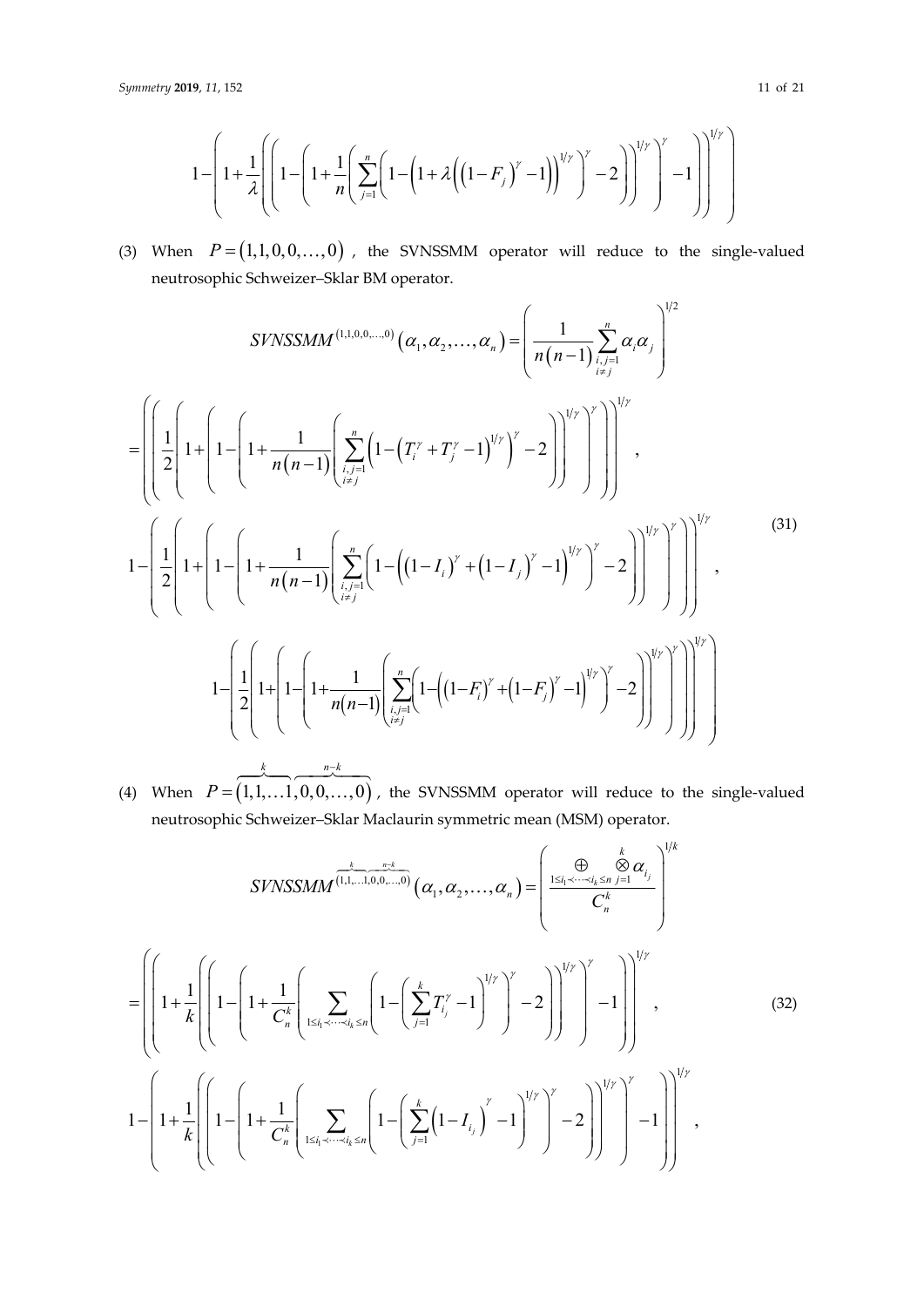$$
1 - \left(1 + \frac{1}{k} \left[ \left(1 - \left(1 + \frac{1}{C_n^k} \left( \sum_{1 \le i_1 < \dots < i_k \le n} \left(1 - \left(\sum_{j=1}^k \left(1 - F_{i_j}\right)^{\gamma} - 1\right)^{1/\gamma}\right)^{\gamma} - 2\right) \right]^{1/\gamma} \right)^{\gamma} \right] \right)^{1/\gamma} \right)
$$

(5) When  $P = (1,1,...,1)$ , the SVNSSMM operator will reduce to the single-valued neutrosophic Schweizer–Sklar geometric averaging operator.

$$
SVNSSMM^{(1,1,...,1)}(\alpha_1, \alpha_2, ..., \alpha_n) = \left(\prod_{j=1}^n \alpha_j\right)^{1/n}
$$

$$
= \left(\left(1 + \frac{1}{n}\sum_{j=1}^n (T_j' - 1)\right)^{1/\gamma}, 1 - \left(1 + \frac{1}{n}\sum_{j=1}^n \left((1 - I_j)'' - 1\right)\right)^{1/\gamma}, 1 - \left(1 + \frac{1}{n}\sum_{j=1}^n \left((1 - F_j)'' - 1\right)\right)^{1/\gamma}\right)
$$
(33)

(6) When  $P = (1/n, 1/n, ..., 1/n)$ , the SVNSSMM operator will reduce to the single-valued neutrosophic Schweizer–Sklar geometric averaging operator.

$$
SIVNSSMM^{(1/n,1/n,...,1/n)}(\alpha_1, \alpha_2,..., \alpha_n) = \prod_{j=1}^n \alpha_j^{1/n}
$$

$$
= \left( \left( 1 + \frac{1}{n} \sum_{j=1}^n (T_j^{\prime} - 1) \right)^{1/\gamma}, 1 - \left( 1 + \frac{1}{n} \sum_{j=1}^n \left( (1 - I_j)^{\prime} - 1 \right) \right)^{1/\gamma}, 1 - \left( 1 + \frac{1}{n} \sum_{j=1}^n \left( (1 - F_j)^{\prime} - 1 \right) \right)^{1/\gamma} \right)
$$
(34)

## *3.2. The WSVNSSMM Operator*

In real decision-making, the weight of the criteria is of great significance in the decision-making results. However, SVNSSMM operator cannot take into account the attribute weight, so we will establish weighted SVNSSMM operator in the following.

**Definition 3.2** Let  $\alpha_i = (T_i, I_i, F_i)(i = 1, 2, ..., n)$  be a set of SVNSs, and  $P = (p_1, p_2, \dots, p_n) \in R^n$  be a vector of parameters.  $\omega = (\omega_1, \omega_2, \dots \omega_n)^T$  be the weight vector of  $\alpha_i = (i = 1, 2, ..., n)$ , which satisfies  $\omega_i \in [0, 1]$  and  $\sum_{i=1}^{n} \omega_i = 1$ *n i i*  $\omega$  $\sum_{i=1}\omega_i =$ . If  $\left(\alpha_1,\alpha_2,\ldots,\alpha_n\right)=\left|\frac{1}{n!}\sum\prod\limits_{i=1}^n\left(\alpha_{\sigma(j)}^{n\omega_{\sigma(j)}}\right)^{r_j}\right|^{\sum_{j=1}^n}$ 1 P  $_{1}$ ,  $\alpha_{2}$  $\boldsymbol{\beta}(\boldsymbol{\alpha}_2, \ldots, \boldsymbol{\alpha}_n) = \left(\frac{1}{n!} \sum_{\sigma \in S_n} \prod_{j=1}^n \left(\alpha_{\sigma(j)}^{n\omega_{\sigma(j)}}\right)^{p_j}\right)^{\sum_{j=1}^n p_j}$ *n*  $P_{\ell}(\alpha, \alpha) = \left( \frac{1}{N} \sum_{j=1}^{n} \left[ \alpha^{n \omega_{\sigma(j)}} \right]^{P_{j}} \right] \sum_{j=1}^{n} P_{j}$  $n f^{-}$   $\left( n ! \sum_{\sigma \in S_n} \prod_{j=1}^{\infty} {\alpha_{\sigma(j)}}$ *WSVNSSMM n*  $\omega_{\sigma}$  $\sum_{\sigma \in S_n} \prod_{i=1}$  $(\alpha_1, \alpha_2, \ldots, \alpha_n) = \left[ \begin{array}{c} 1 \\ -1 \end{array} \right] \left[ \begin{array}{c} \alpha_1^{n_0(\sigma(i))} \\ \alpha_2^{n_1(\sigma(i))} \end{array} \right]^{1/2}$  $\in S_n$  j=  $=\left(\frac{1}{n}\sum_{i}\prod_{j}^{n}\left(\alpha^{n\omega_{\sigma(j)}}_{\sigma(j)}\right)^{p_{j}}\right)^{\sum_{i}}$  $\left( n:\frac{1}{\sigma\in S_n}$   $\frac{1}{j=1}$  \cdot \cdot \cdot \cdot \cdot \cdot \cdot \cdot \cdot \cdot \cdot \cdot \cdot \cdot \cdot \cdot \cdot \cdot \cdot \cdot \cdot \cdot \cdot \cdot \cdot \cdot \cdot \cdot \cdot \cdot \cdot \cdo  $\ldots, \alpha_n$ ) =  $\frac{1}{n!} \sum_{n} \prod \left( \alpha_{\sigma(j)}^{n\omega_{\sigma(j)}} \right)^{n} \left| \alpha_{j=1}^{j-1} \right|^{n}$  (35)

Then we call *WSVNSSMM<sup>P</sup>* the weighted single-valued neutrosophic Schweizer–Sklar MM (WSVNSSMM) operator where  $\sigma(j)(j = 1, 2, \dots, n)$  is any permutation of  $(1, 2, \dots, n)$ , and  $S_n$ is the collection of all permutations of  $(1, 2, \dots, n)$ .

**Theorem 3.4** Let  $\alpha_i = (T_i, I_i, F_i)$   $(i = 1, 2, ..., n)$  be a collection of SVNSs and  $\gamma < 0$ , then the result from Definition 3.2 is an SVNSs, even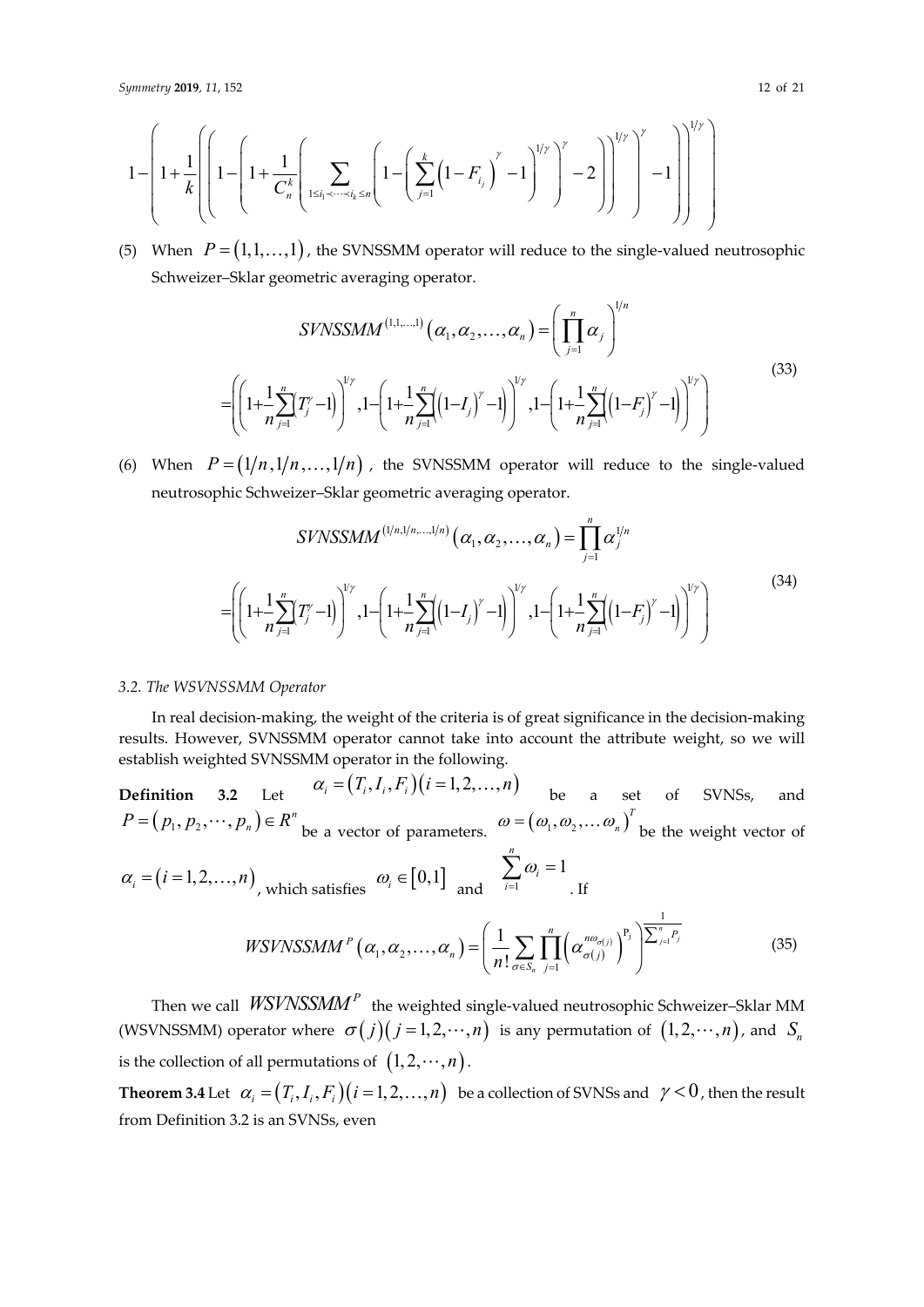$$
WSTASSMA^{P}(a, a_{2},..., a_{n}) = \left[\left(1 + \frac{1}{\sum_{j=1}^{n} P_{j}}\left(1 - \left(1 + \frac{1}{\sum_{j=1}^{n} P_{j}}\right)\left(1 - \left(1 + \frac{1}{\sum_{j=1}^{n} P_{j}}\right)\left(1 - \left(1 + \frac{1}{\sum_{j=1}^{n} P_{j}}\right)\left(\frac{1}{\sigma(s_{i})}\left(\frac{1}{\sigma(s_{i})}\right)^{2}\right)\right)^{2}\right)^{2}\right)^{2}\right]^{2}\right]^{2}\left[\frac{1}{\sum_{j=1}^{n} P_{j}}\right]^{2},
$$
\n
$$
1 - \left(1 + \frac{1}{\sum_{j=1}^{n} P_{j}}\left(1 - \left(1 + \frac{1}{\sum_{j=1}^{n} P_{j}}\left(1 - \left(1 + \frac{1}{\sum_{j=1}^{n} P_{j}}\right)\left(\frac{1}{\sigma(s_{i})}\left(\frac{1}{\sigma(s_{i})}\right)^{2} - 1\right)\right)^{2}\right)^{2}\right)^{2}\right)^{2}\right]^{2}\left[\frac{1}{\sum_{j=1}^{n} P_{j}}\right]^{2},
$$
\n
$$
1 - \left(1 + \frac{1}{\sum_{j=1}^{n} P_{j}}\left(1 - \left(1 + \frac{1}{\sum_{j=1}^{n} P_{j}}\left(1 - \left(1 + \frac{1}{\sum_{j=1}^{n} P_{j}}\right)\left(\frac{1}{\sigma(s_{i})}\left(\frac{1}{\sigma(s_{i})}\right)^{2} - 1\right)\right)^{2}\right)^{2}\right)^{2}\right)^{2}\right]^{2}\left[\frac{1}{\sum_{j=1}^{n} P_{j}}\right]^{2},
$$
\n
$$
(36)
$$

Proof that Theorem 3.4 is the same as the proof of Theorem 3.1, so it will not be repeated here. **Theorem 3.5 (Monotonicity).** Let  $\alpha_i = (T_i, I_i, F_i)$  and  $\alpha'_i = (T'_i, I'_i, F'_i)$   $(1, 2, ..., n)$  be two sets of SVNSs. If  $T_i \geq T'_i$   $I_i \leq I'_i$   $F_i \leq F'_i$  for all  $i$ , then

$$
WSVNSSMM^{P}(\alpha_{1}, \alpha_{2},..., \alpha_{n}) \ge WSVNSSMM^{P}(\alpha_{1}', \alpha_{2}',..., \alpha_{n}') \qquad (37)
$$

**Theorem 3.6 (Commutativity).** Suppose  $\alpha'_i(i=1,2,...,n)$  is any permutation of  $\alpha_i$  (*i* = 1, 2, ..., *n*). Then

$$
WSVNSSMM^{P}\left(\alpha_{1},\alpha_{2},\ldots,\alpha_{n}\right)=WSVNSSMM^{P}\left(\alpha_{1}^{\prime},\alpha_{2}^{\prime},\ldots,\alpha_{n}^{\prime}\right)
$$
\n(38)

The proofs of Theorem 3.5 and 3.6 are the same as the proofs of monotonicity and commutativity of the SVNSSMM operator, so it will not be repeated here.

**Theorem 3.7** The SVNSSMM operator is a particular case of the WSVNSSMM operator.

Proof.

When  $\omega = \left(\frac{n}{n}, \frac{n}{n}, \ldots, \frac{n}{n}\right)$  $=\left(\frac{1}{n},\frac{1}{n},\ldots,\frac{1}{n}\right)$ 

 $\frac{1}{-}, \frac{1}{-}, \ldots, \frac{1}{-}$ 

$$
\textit{MSINSSMM}^p(\alpha_i,\alpha_2,\ldots,\alpha_n) = \left[\left(1+\frac{1}{\sum_{j=1}^n P_j}\left(1-\left(1+\frac{1}{n!}\left(\sum_{\sigma\in S_n}\left(1-\left(1+\sum_{j=1}^n P_j\bullet n\omega_{d(j)}\left(T_{d(j)}^v-1\right)\right)^{\frac{1}{p}}\right)^2-2\right)\right)^{\frac{1}{p}}\right]^{\frac{1}{p}}\right] - \frac{1}{\sum_{j=1}^n P_j}\right],
$$

then

$$
1 - \left[1 + \frac{1}{\sum_{j=1}^{n} P_j}\left(1 - \left(1 + \frac{1}{n!}\left(\sum_{\sigma \in S_n} \left(1 - \left(1 + \sum_{j=1}^{n} P_j \cdot n \omega_{\sigma(j)} \left(\left(1 - I_{\sigma(j)}\right)^{\gamma} - 1\right)\right)^{\frac{1}{\gamma}}\right)^{\gamma} - 2\right)\right]^{\frac{1}{\gamma}}\right)^{\gamma} - \frac{1}{\sum_{j=1}^{n} P_j}\right]^{\frac{1}{\gamma}},
$$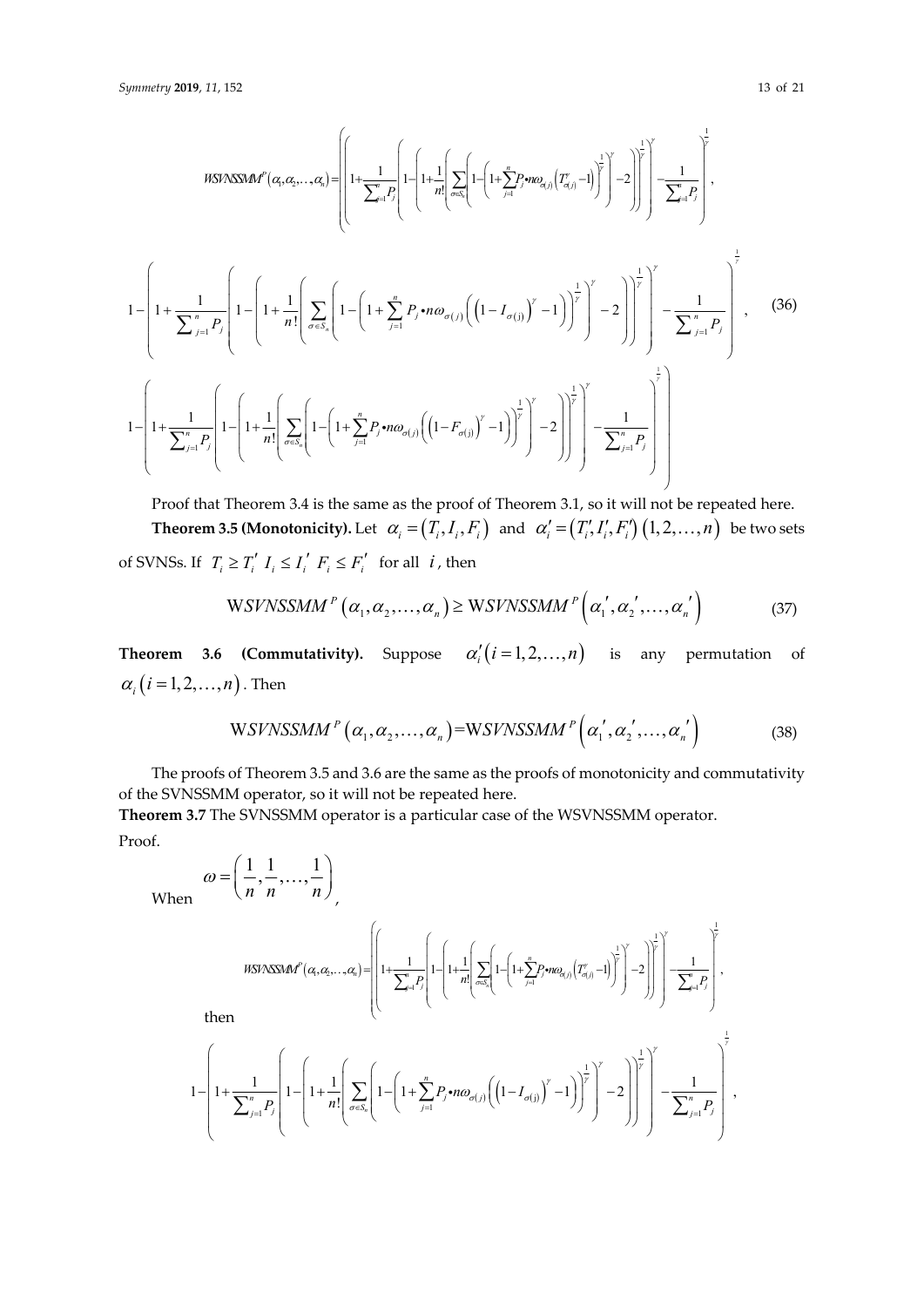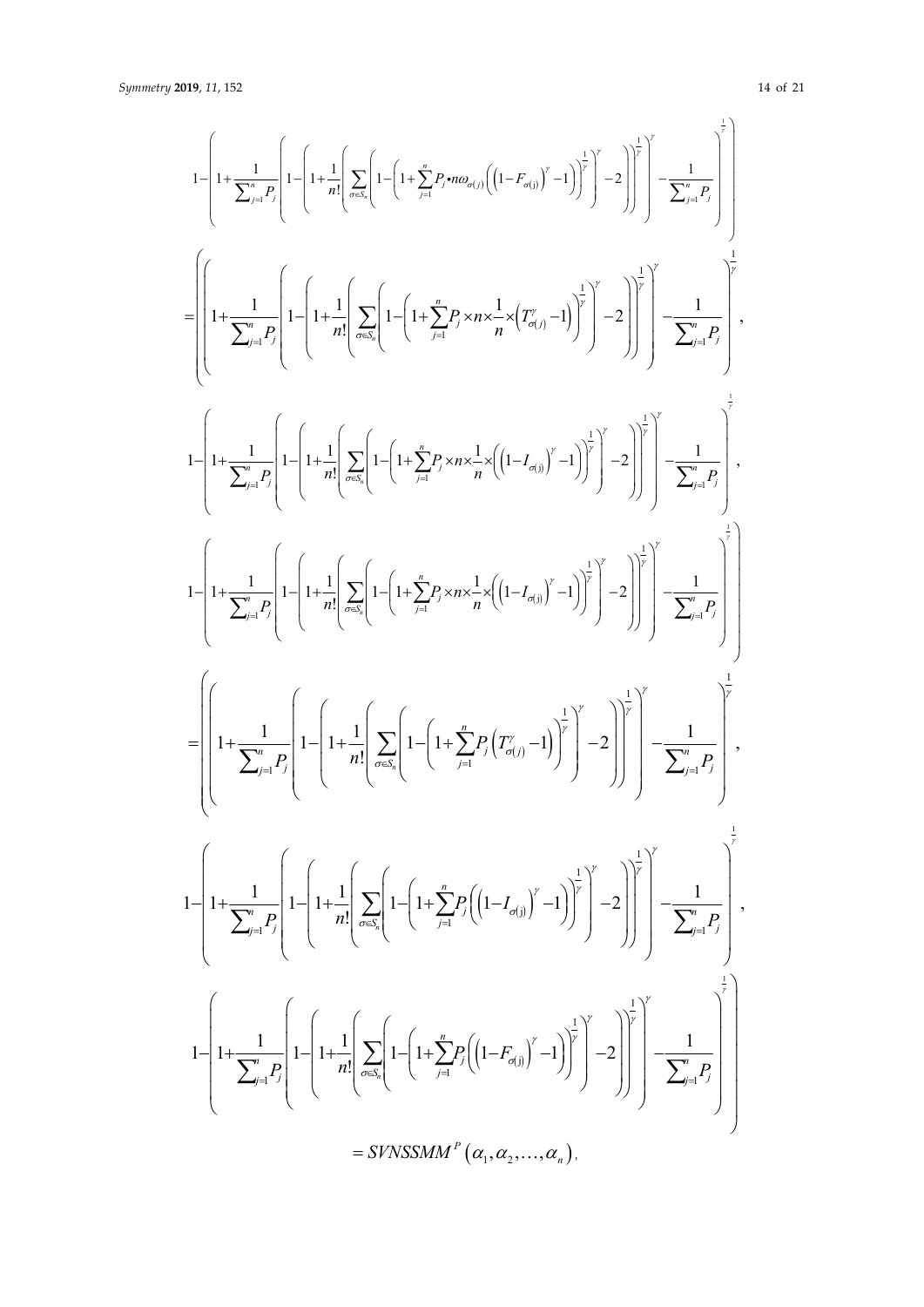#### **4. MCDM Method Based on WSVNSSMM Operator**

In the next, we are going to put forward a novel MCDM method based on the WSVNSSMM operator as described below.

Assume  $A = \{A_1, A_2, ..., A_M\}$  is a collection of alternatives, and  $C = \{C_1, C_2, ..., C_n\}$  is a collection of *n* criteria. Suppose the weight vector of the criterion is  $\omega = (\omega_1, \omega_2, ..., \omega_n)^T$  and satisfies  $\omega_i \in [0,1]$  and 1 1 *n i i*  $\omega$  $\sum_{i=1}^{\infty} \omega_i = 1$ , and  $\omega_i$  denotes the importance of the criteria  $c_j$ . The performance degree of alternative  $a_i$  in criteria  $c_i$  is measured by SVNSs and the decision matrix is  $R = (r_{ij})_{m \times n}$ , where  $r_{ij} = (T_{ij}, I_{ij}, F_{ij})$ . After that, ranking its alternatives is the main purpose. Finally, we give the detailed decision-making steps. Step 1: Normalizing the criterion values.

In the real decision, there are two types of criteria: one is the benefit and the other is the cost type. To hold consistency of this type, the first step is to convert the criteria type to a consistent type. In general, the cost type should be changed to the benefit type. The formula is as follows:

If  $c_i$  is the cost type, then

$$
r_{ij} = (F_{ij}, 1 - I_{ij}, T_{ij}), \text{ else } r_{ij} = (T_{ij}, I_{ij}, F_{ij})
$$
\n(39)

Step 2: Aggregating all criterion values for each alternative.

We would utilize Definition 3.2 to obtain the comprehensive value shown as follows:

$$
Z_i = WSVNSSMM(r_{i1}, r_{i2}, \dots, r_{im})
$$
\n(40)

Step 3: Calculate the score values of  $r_i$   $(i = 1, 2, ..., n)$  by Definition 2.2.

After that, when two score values of them are equal, we would calculate the accuracy values and certainty function.

Step 4: Rank all the alternatives.

Based on Step 3 and Definition 2.3, we will obtain the order of alternatives.

## **5. Numerical Example**

In this subsection, we refer to an example of MCDM to prove the feasibility and validity of the presented method.

We refer to the decision-making problem in Reference [8]. There is an investment company, which intends to choose the best investment in the possible alternatives. There are four possible options for the investment company to choose from: (1) a car company  $A_1$ ; (2) a food company  $A_2$ ; (3) a computer company  $A_3$ ; (4) an arms company  $A_4$ . The investment company shall consider the following three evaluation indexes to make choices: (1) the risk analysis  $C_1$ ; (2) the growth analysis  $C_2$ ; and (3) the environmental influence analysis. Among  $C_1$  and  $C_2$  are the benefit criteria and  $C_3$  is the cost criterion. The weight vector of the criteria is  $\omega = (0.35,0.25,0.4)^T$ . The four possible alternatives are evaluated with respect to the above three criteria by the form of SVNSs, and singlevalued neutrosophic decision matrix D is constructed as listed in Table 1.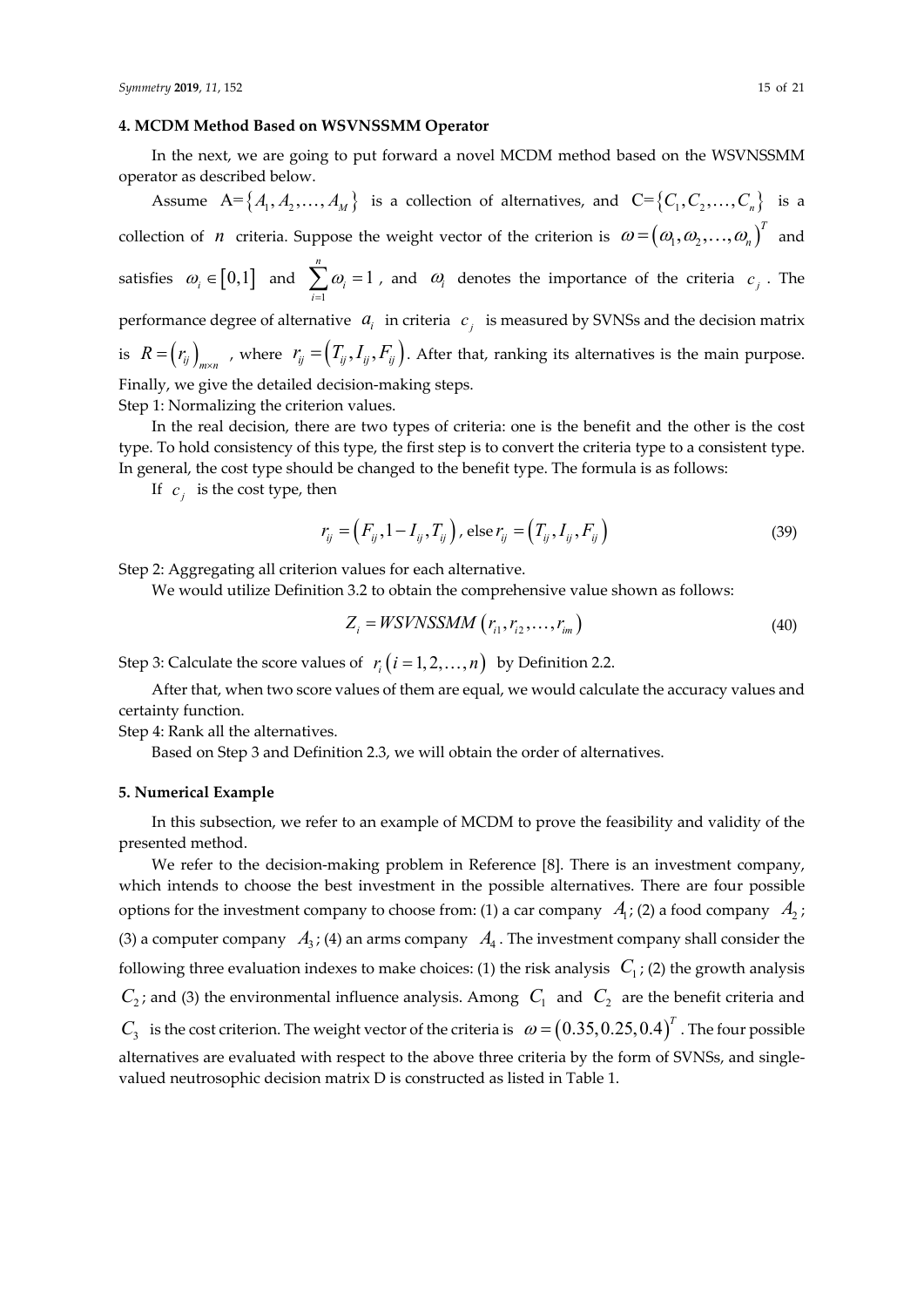| Options\Attributes | $C_{1}$         | $\bm{C}_{2}$    | $C_{\tiny{3}}$  |
|--------------------|-----------------|-----------------|-----------------|
| $A_{1}$            | (0.4, 0.2, 0.3) | (0.4, 0.2, 0.3) | (0.2, 0.2, 0.5) |
| $A_{2}$            | (0.6, 0.1, 0.2) | (0.6, 0.1, 0.2) | (0.5, 0.2, 0.2) |
| $A_{3}$            | (0.3, 0.2, 0.3) | (0.5, 0.2, 0.3) | (0.5, 0.3, 0.2) |
| A <sub>4</sub>     | (0.7, 0.0, 0.1) | (0.6, 0.1, 0.2) | (0.4, 0.3, 0.2) |

**Table 1.** Decision Matrix D.

*5.1. Rank the Alternatives by the WSVNSSMM Operator*

The step is described as follows:

Step 1: Normalizing the criterion values.

In this case,  $C_1$  and  $C_2$  are benefit types, and  $C_3$  is a cost type, so we set-up the decision matrix as shown in table 2.

| Options\Attributes | $\bm{C}_1$      | $\bm{C}_{2}$    | $\bm{C}_3$      |
|--------------------|-----------------|-----------------|-----------------|
| $A_{\rm i}$        | (0.4, 0.2, 0.3) | (0.4, 0.2, 0.3) | (0.2, 0.2, 0.5) |
| A <sub>2</sub>     | (0.6, 0.1, 0.2) | (0.6, 0.1, 0.2) | (0.5, 0.2, 0.2) |
| $A_{3}$            | (0.3, 0.2, 0.3) | (0.5, 0.2, 0.3) | (0.5, 0.3, 0.2) |
| A <sub>4</sub>     | (0.7, 0.0, 0.1) | (0.6, 0.1, 0.2) | (0.4, 0.3, 0.2) |

**Table 2.** Normalize the Decision Matrix D.

Step 2: Aggregating all criterion values for each alternative. Utilize Definition 3.2 to obtain the comprehensive value  $Z_i$  and suppose  $P = (1,1,1)$  and  $\gamma = -2$  that have

| $Z_1 = (0.4878, 0.1864, 0.3361),$ | $Z_2 = (0.6379, 0.1384, 0.1864),$  |
|-----------------------------------|------------------------------------|
| $Z_3 = (0.5480, 0.2227, 0.2380),$ | $Z_4 = (0.6097, 0.1667, 0.1600)$ . |

Step 3: Calculate the score function  $S(z_i)(i=1, 2, 3, 4)$  of the value  $z_i(i=1, 2, 3, 4)$ .  $S(z_1) = 1.9653$ ,  $S(z_2) = 2.3131$ ,  $S(z_3) = 2.0872$ ,  $S(z_4) = 2.2831$ .

Step 4: Ranking all the alternatives.

Based on the score functions  $S(z_i)(i=1,2,3,4)$ , we will obtain the order of alternatives  $\{A_1, A_2, A_3, A_4\}$  is  $A_2 \succ A_4 \succ A_3 \succ A_1$ . Obviously, the best alternative is  $A_2$ .

## *5.2. The Influence of the Parameters Vector on Decision-Making Result of This Example*

To verify the impact of the parameters vectors  $\gamma$  and *P* on the decision-making of the instance, we select diverse parameters vectors  $\gamma$  and  $P$ , and give the sorting results of the alternatives. We can see the results in Tables 3–5.

When  $\gamma = -2$ , parameter vector *P* takes different values, the sorting results of alternatives are given in Table 3.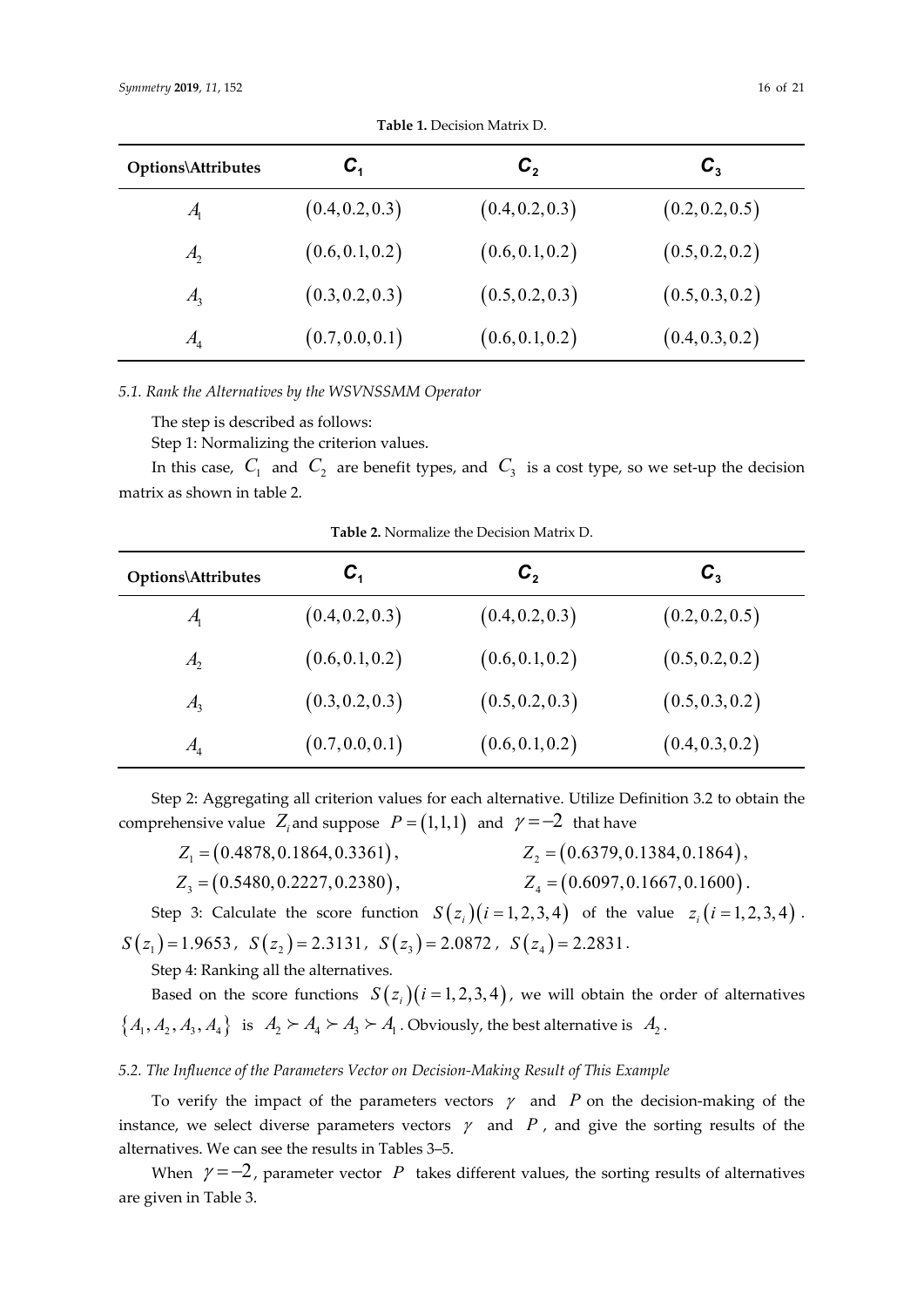| Parameters Vector $P$    | The Score Function $S(z_i)$           | <b>Ranking Results</b>              |
|--------------------------|---------------------------------------|-------------------------------------|
| $P = (1,0,0)$            | $S(z_1) = 1.9417$ , $S(z_2) = 2.3175$ | $A_4 \succ A_2 \succ A_3 \succ A_1$ |
|                          | $S(z_3) = 2.0575$ , $S(z_4) = 2.3708$ |                                     |
| $P = (1,1,0)$            | $S(z_1) = 1.9400$ , $S(z_2) = 2.3046$ | $A_4 \succ A_2 \succ A_3 \succ A_1$ |
|                          | $S(z_3) = 2.0574$ , $S(z_4) = 2.3904$ |                                     |
|                          | $S(z_1) = 1.9653$ , $S(z_2) = 2.3131$ |                                     |
| $P = (1,1,1)$            | $S(z_3) = 2.0872$ , $S(z_4) = 2.2831$ | $A_2 \succ A_4 \succ A_3 \succ A_1$ |
| $P = (0.25, 0.25, 0.25)$ | $S(z_1) = 1.9653$ , $S(z_2) = 2.3131$ |                                     |
|                          | $S(z_3) = 2.0872$ , $S(z_4) = 2.2831$ | $A_2 \succ A_4 \succ A_3 \succ A_1$ |
| $P = (2,0,0)$            | $S(z_1) = 2.0105$ , $S(z_2) = 2.3463$ |                                     |
|                          | $S(z_3) = 2.1100$ , $S(z_4) = 2.3843$ | $A_4 \succ A_2 \succ A_3 \succ A_1$ |
|                          | $S(z_1) = 2.0696$ , $S(z_2) = 2.3742$ |                                     |
| $P = (3,0,0)$            | $S(z_3) = 2.1578$ , $S(z_4) = 2.4004$ | $A_4 \succ A_2 \succ A_3 \succ A_1$ |

**Table 3.** Comparisons of different values of *P* when  $\gamma = -2$ .

When  $\gamma = -5$ , parameter vector *P* takes different values, the sorting results of alternatives are given in Table 4.

| Parameters Vector P      | The Score Function $S(z_i)$                                                    | <b>Ranking Results</b>              |
|--------------------------|--------------------------------------------------------------------------------|-------------------------------------|
| $P = (1,0,0)$            | $S(z_1) = 1.8855$ , $S(z_2) = 2.3067$<br>$S(z_3) = 2.0311$ , $S(z_4) = 2.4191$ | $A_4 \succ A_2 \succ A_3 \succ A_1$ |
| $P = (1,1,0)$            | $S(z_1) = 1.7815$ , $S(z_2) = 2.2522$<br>$S(z_3) = 1.9386$ , $S(z_4) = 2.3569$ | $A_4 \succ A_2 \succ A_3 \succ A_1$ |
| $P = (1,1,1)$            | $S(z_1) = 1.6546$ , $S(z_2) = 2.2027$<br>$S(z_3) = 1.8621, S(z_4) = 2.1001$    | $A_2 \succ A_4 \succ A_3 \succ A_1$ |
| $P = (0.25, 0.25, 0.25)$ | $S(z_1) = 1.6546$ , $S(z_2) = 2.2027$<br>$S(z_3) = 1.8621, S(z_4) = 2.1001$    | $A_2 \succ A_4 \succ A_3 \succ A_1$ |
| $P = (2,0,0)$            | $S(z_1) = 1.8802$ , $S(z_2) = 2.3013$<br>$S(z_3) = 2.0231$ , $S(z_4) = 2.4039$ | $A_4 \succ A_2 \succ A_3 \succ A_1$ |
| $P = (3,0,0)$            | $S(z_1) = 1.8789$ , $S(z_2) = 2.2989$<br>$S(z_3) = 2.0201$ , $S(z_4) = 2.3939$ | $A_4 \succ A_2 \succ A_3 \succ A_1$ |

**Table 4.** Comparisons of different values of *P* when  $\gamma = -5$ .

When  $\gamma = -20$  and parameter vector *P* takes different values, the sorting results of alternatives are given in Table 5.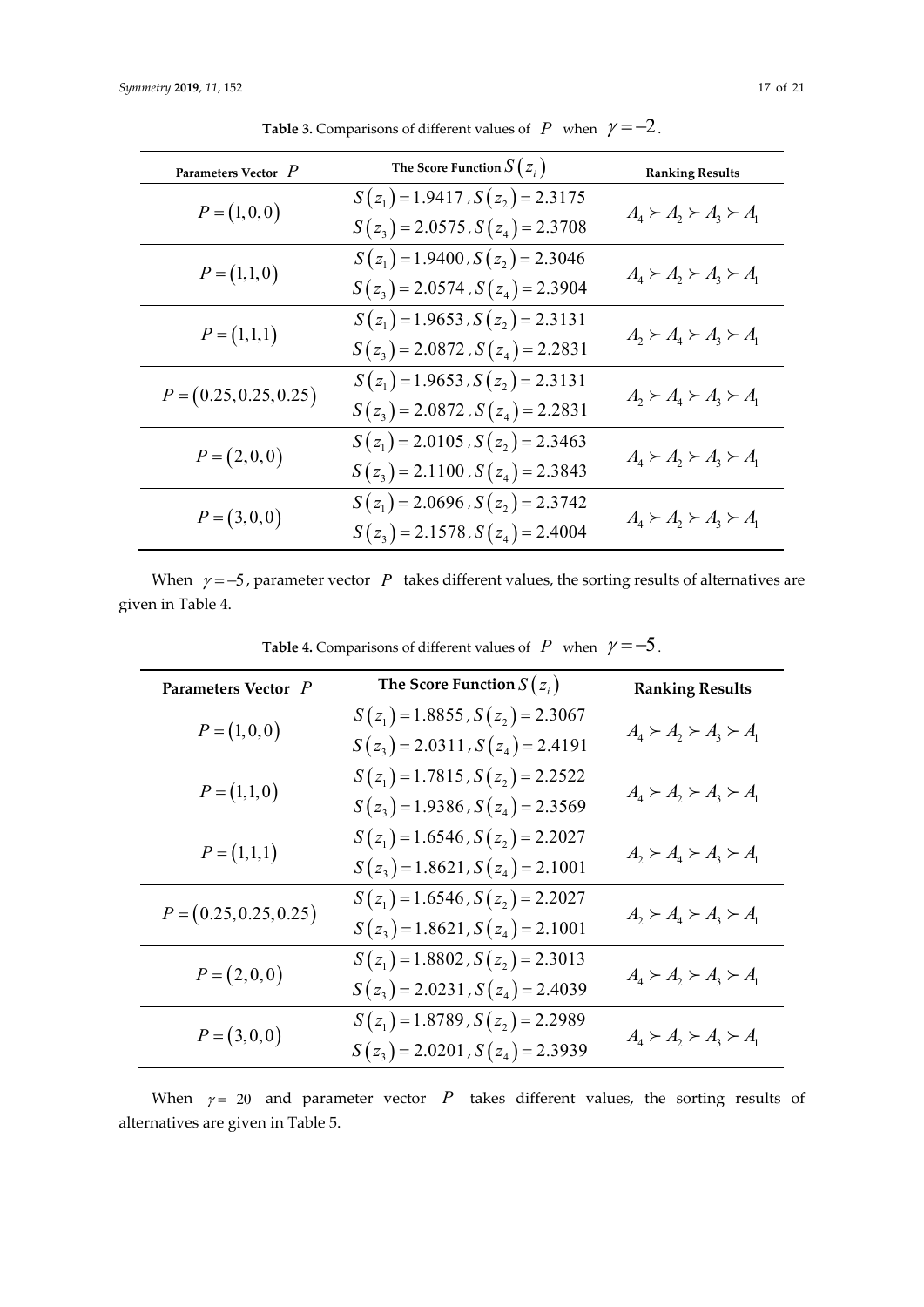| Parameters Vector P      | The Score Function $S(z_i)$                                                    | <b>Ranking Results</b>              |
|--------------------------|--------------------------------------------------------------------------------|-------------------------------------|
| $P = (1,0,0)$            | $S(z_1) = 1.8941, S(z_2) = 2.3070$<br>$S(z_3) = 2.0761$ , $S(z_4) = 2.4799$    | $A_4 \succ A_2 \succ A_3 \succ A_1$ |
| $P = (1,1,0)$            | $S(z_1) = 1.8524$ , $S(z_2) = 2.2779$<br>$S(z_3) = 1.9840$ , $S(z_4) = 2.3632$ | $A_4 \succ A_2 \succ A_3 \succ A_1$ |
| $P = (1,1,1)$            | $S(z_1) = 1.5331, S(z_2) = 2.1544$<br>$S(z_3) = 1.7619$ , $S(z_4) = 1.9668$    | $A_2 \succ A_4 \succ A_3 \succ A_1$ |
| $P = (0.25, 0.25, 0.25)$ | $S(z_1) = 1.5331, S(z_2) = 2.1544$<br>$S(z_3) = 1.7619$ , $S(z_4) = 1.9668$    | $A_2 \succ A_4 \succ A_3 \succ A_1$ |
| $P = (2,0,0)$            | $S(z_1) = 1.8919$ , $S(z_2) = 2.3048$<br>$S(z_3) = 2.0724$ , $S(z_4) = 2.4753$ | $A_4 \succ A_2 \succ A_3 \succ A_1$ |
| $P = (3,0,0)$            | $S(z_1) = 1.8908$ , $S(z_2) = 2.3035$<br>$S(z_3) = 2.0703$ , $S(z_4) = 2.4724$ | $A_4 \succ A_2 \succ A_3 \succ A_1$ |

**Table 5.** Comparisons of different values of  $P$  when  $\gamma = -20$ .

As is shown in Tables 3–5, when the parameter vector  $P$  are the same and  $\gamma$  are changeable, the scoring functions are changes, but the ranking results are still the same. Usually, the ranking result is the same when  $\gamma = -200$  by verification, the different decision-makers can choice diverse parameters values  $\gamma$  according to their preferences, so we might assume  $\gamma = -2$  here. What is more, if the parameter value  $\gamma$  are fixed and parameter values  $P$  are different, we can get different ranking results. For example, When  $P = (1,1,1)$  considers interrelationships among all input parameters, the sorting order is  $A_2 \succ A_4 \succ A_3 \succ A_1$ , so the best option is  $A_2$ ; nevertheless, when  $P = (1,0,0)$  and  $P = (1,1,0)$ , the sorting result is  $A_4 \succ A_2 \succ A_3 \succ A_1$  so the best option is *A*<sup>4</sup> . In addition, on the basis of the above results, we can know that for the WSVNSSMM operator the score function value decreases as the correlations of criteria increases, in other words, the more 0 in the parameters vector  $P$ , the larger the value of the score functions. Hence, the decision-makers are able to set diverse parameters vector  $\gamma$  and  $P$  by means of different risk preferences.

#### *5.3. Comparing with the Other Methods*

So as to demonstrate the validity of the method presented in this thesis, we can use the existing methods including the cosine similarity measure proposed by Ye [8], the single-valued neutrosophic weighted Bonferroni mean (WSVNBM) operator extended from the normal neutrosophic weighted Bonferroni mean (NNWBM) [37] operator, the weighted correlation coefficient proposed by Ye [38] to illustrate this numerical example. The sorting results of these methods are given from Tables 6 and 7.

According to Table 6, we can see that the best alternatives  $A_2$  and the ranking results obtained by these methods are the same. This result indicates the validity and viability of the new method put forward in this thesis. After that, we further analyzed, that for when the parameter vectors were  $P = (1,0,0)$  or  $P = (2,0,0)$ , whether the WSVNSSMM would reduce to the weighted singlevalued neutrosophic Schweizer–Sklar arithmetic averaging operator. That is to say, when  $P = (1,0,0)$  is similar to the method based on cosine similarity measurement proposed by Ye [8], we can think the input parameters are independent and the interrelationship between input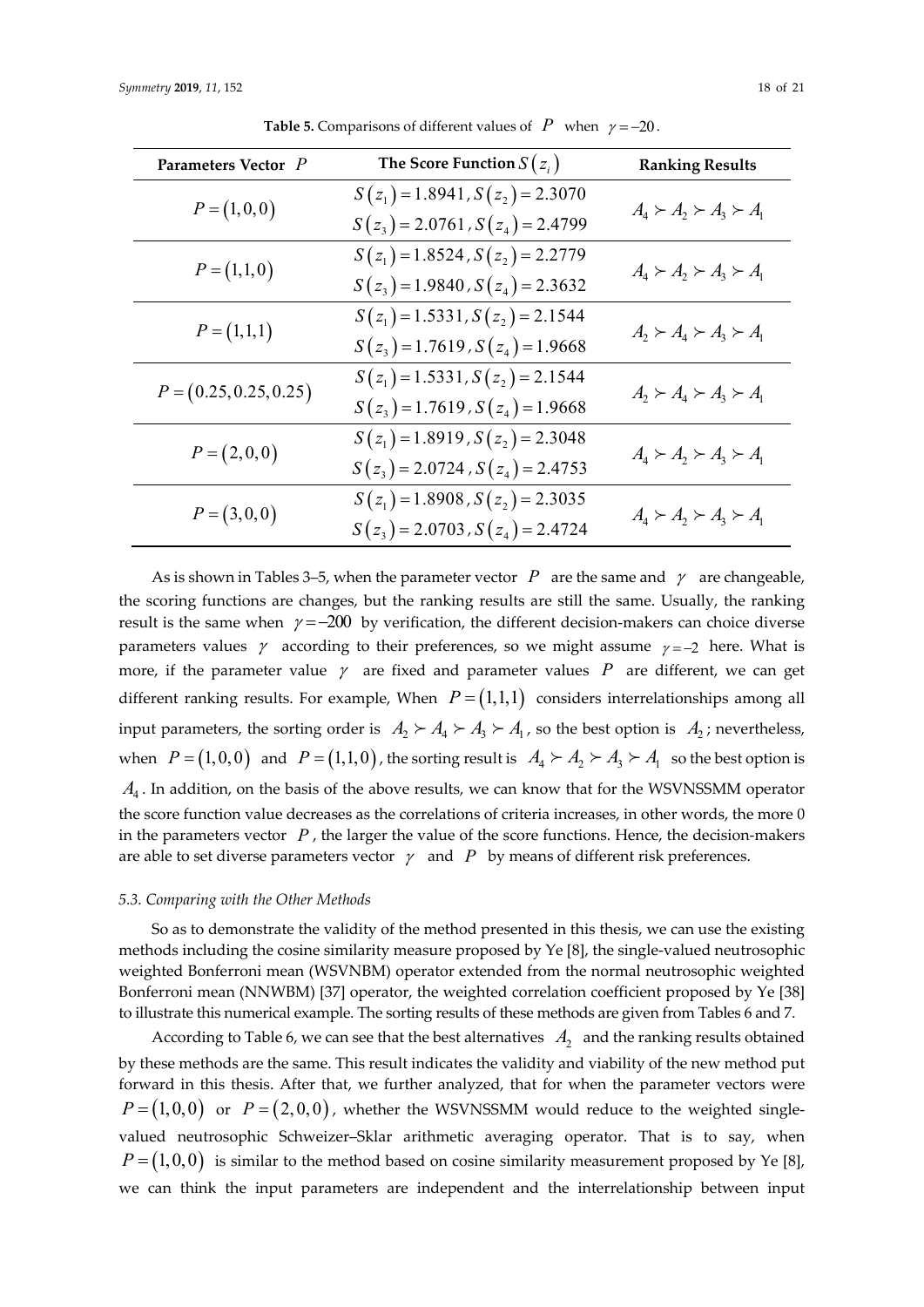parameters is not taken into account. When  $P = (1,1,0)$ , the WSVNSSMM will reduce to the weighted single-valued neutrosophic SS BM operator, which can take the interrelationship of two input parameters into account and its sorting result is the same as that of WSVNBM. In addition, from Table 7, we can see Ye [38] also put forward a method based on the weighted correlation coefficient to get a sorting result which was  $A_2 \succ A_4 \succ A_3 \succ A_1$ . When  $P = (1,1,1)$ , the sorting result was  $A_2 \succ A_4 \succ A_3 \succ A_1$ , which shows that the best alternative is not only  $A_4$ , but  $A_2$  is also possible, and the WSVNSSMM method developed in this thesis is more comprehensive. Therefore, the presented methods in this thesis are a generalization of many existing methods.

In real decision-making environments, we should take into account two parameters, multiple parameters, or not consider parameters based on the preference of the decision-makers, and the presented methods in this paper can capture all of the above situations by changing parameter *P* .

| <b>Methods</b>                | Parameter Value                   | Ranking                                                                                                                                     |
|-------------------------------|-----------------------------------|---------------------------------------------------------------------------------------------------------------------------------------------|
| cosine similarity measure [8] | No                                | $A_4 \succ A_2 \succ A_3 \succ A_1$                                                                                                         |
| Methods in [37]               | $p=1, q=1$                        | $A_{4} \succ A_{2} \succ A_{3} \succ A_{1}$                                                                                                 |
|                               | $\gamma = -2$ and $P = (1, 0, 0)$ | $A_{\scriptscriptstyle{A}}\succ A_{\scriptscriptstyle{2}}\succ A_{\scriptscriptstyle{3}}\succ A_{\scriptscriptstyle{1}}$                    |
| Methods in this paper         | $\gamma = -5$ and $P = (2,0,0)$   | $A_{\scriptscriptstyle\Lambda} \succ A_{\scriptscriptstyle\lambda} \succ A_{\scriptscriptstyle\lambda} \succ A_{\scriptscriptstyle\Lambda}$ |
|                               | $\gamma = -20$ and $P = (1,1,0)$  | $A_{\scriptscriptstyle\!A} \succ A_{\scriptscriptstyle\!A} \succ A_{\scriptscriptstyle\!A} \succ A_{\scriptscriptstyle\!A}$                 |

**Table 6.** Comparison of the different methods.

| Methods                      | Parameter value                  | Ranking                             |
|------------------------------|----------------------------------|-------------------------------------|
| correlation coefficient [38] |                                  | $A_2 \succ A_4 \succ A_3 \succ A_1$ |
| Methods in this paper        | $\gamma = -2$ and $P = (1,1,1)$  | $A_2 \succ A_4 \succ A_3 \succ A_1$ |
|                              | $\gamma = -5$ and $P = (1,1,1)$  | $A_2 \succ A_3 \succ A_3 \succ A_1$ |
|                              | $\gamma = -20$ and $P = (1,1,1)$ | $A_2 \succ A_4 \succ A_3 \succ A_1$ |

**Table 7.** Comparison of the weighted correlation coefficient method.

In short, from the above comparative analysis, we are aware that the methods in this thesis are better, more advanced, and more effective based on the WSVNSSMM operator. Hence, the methods we presented are more advantageous in dealing with such decision-making problems.

## **6. Conclusions**

The MCDM problems based on SVNS information is widely applied in various fields. In this paper, we used the Schweizer–Sklar operation rule and we considered the MM operator's own the remarkable feature, particularly the correlation between attributes through parameter vector *P* . In the single-valued neutrosophic environment, we combine the MM operator with the SS operation rule, then presented two new MM aggregation operators, respectively, the single-valued neutrosophic Schweizer–Sklar Muirhead mean (SVNSSMM) operator and the weighted singlevalued neutrosophic Schweizer–Sklar Muirhead (WSVNSSMM) operator. After that, we explained the ideal feature and some particular cases of the new operators in detail. Lastly, the methods presented in this paper were compared with other methods by numerical example to verify the viability of these methods. In the future, using the WSVNSSMM operator can help us to settle more complex MCDM problems. Moreover, we would further study other aggregation operators to handle MCDM problems.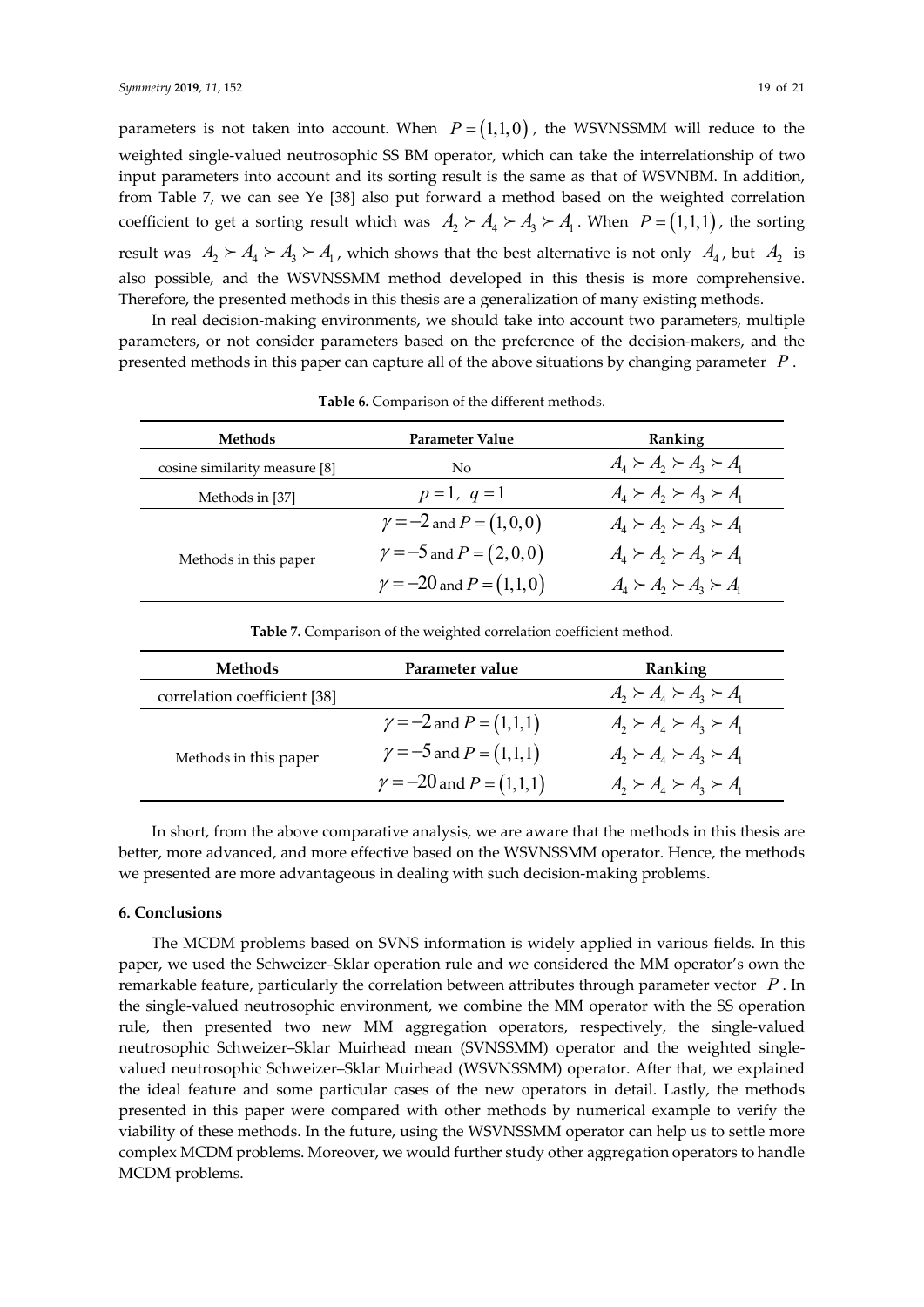**Author Contributions:** In this article, a short paragraph specifying authors' individual contributions must be provided. Y.G. conceived and designed the experiments; H.Z. and F.W. analyzed the data, and wrote the paper.

**Funding:** This research was funded by Key R & D project of Shandong Province, China, grant number is 2017XCGC0605.

**Acknowledgments:** This work was supported by the Key Research and Development Plan Project of Shandong Province (No.2017XCGC0605).

**Conflicts of Interest:** The authors declare no conflict of interest.

## **Reference**

- 1. Zadeh, L. Fuzzy sets. *Inf. Control* **1965**, *8*, 338–353.
- 2. Atanassov, K.T. Intuitionistic fuzzy sets. *Fuzzy Sets Syst.* **1986**, *20*, 87–96.
- 3. Atanassov, K.; Gargov, G. Interval valued intuitionistic fuzzy sets. *Fuzzy Sets Syst.* **1989**, *31*, 343–349.
- 4. Atanassov, K.T. *More on Intuitionistic Fuzzy Sets*; Elsevier: North-Holland, The Netherland, 1989.
- 5. Atanassov, K.T. Operators over interval valued intuitionistic fuzzy sets. *Fuzzy Sets Syst.* **1994**, *64*, 159–174.
- 6. Turksen, I.B. Interval valued fuzzy sets based on normal forms. *Fuzzy Sets Syst.* **1986**, *20*, 191–210.
- 7. Smarandache, F. Neutrosophy: Neutrosophic probability, set, and logic: Analytic synthesis & synthetic analysis. Available online: https://www.google.com.tw/url?sa=t&rct=j&q=&esrc=s&source=web&cd=3&cad=rja&uact=8&ved=2ahUK EwjF8vj495HgAhUJIIgKHTsxBFEQFjACegQIDxAB&url=https%3A%2F%2Fwww.researchgate.net%2Fpu blication%2F266366834\_Neutrosophy\_Neutrosophic\_probability\_set\_and\_logic\_Analytic\_synthesis\_and\_ synthetic\_analysis&usg=AOvVaw38P0cCji8UDaORB1bDykIZ (accessed on 2 January 2019).
- 8. Ye, J. A multicriteria decision-making method using aggregation operators for simplified neutrosophic sets. *J. Intell. Fuzzy Syst.* **2014**, *26*, 2459–2466.
- 9. Wang, H.; Smarandache, F.; Sunderraman, R., Zhang, Y.-Q. *Interval Neutrosophic Sets and Logic: Theory and Applications in Computing: Theory and Applications in Computing*; Infinite Study: El Segundo, CA, USA, 2005.
- 10. Peng J, Wang J, Zhang H, et al. An outranking approach for multi-criteria decision-making problems with simplified neutrosophic sets[J]. Applied Soft Computing, 2014, 25: 336-346.
- 11. Haibin, W.; Smarandache, F.; Zhang, Y.; Sunderraman, R. *Single Valued Neutrosophic Sets*; Infinite Study: El Segundo, CA, USA, 2010.
- 12. Menger, K. Statistical Metrics. *Proc. Natl. Acad. Sci. USA* **1942**, *28*, 535–537.
- 13. Schweizer, B.; Sklar, A. *Probabilistic Metric Spaces*; Courier Corporation: North Chelmsford, MA, USA, 2011.
- 14. Liu, P.; Wang, P. Some interval-valued intuitionistic fuzzy Schweizer–Sklar power aggregation operators and their application to supplier selection. *Int. J. Syst. Sci.* **2018**, 1–24, doi:10.1080/00207721.2018.1442510.
- 15. Deschrijver, G. Generalized arithmetic operators and their relationship to t-norms in interval-valued fuzzy set theory. *Fuzzy Sets Syst.* **2009**, *160*, 3080–3102.
- 16. Zhang, X.; He, H.; Xu, Y. A fuzzy logic system based on Schweizer-Sklar t-norm. *Sci. China Ser. F Inf. Sci.*  **2006**, *49*, 175–188.
- 17. Liu, P.; Liu, Z.; Zhang, X. Some intuitionistic uncertain linguistic Heronian mean operators and their application to group decision making. *Appl. Math. Comput.* **2014**, *230*, 570–586.
- 18. Liu, P.; Wang, Y. Multiple attribute decision-making method based on single-valued neutrosophic normalized weighted Bonferroni mean. *Neural Comput. Appl.* **2014**, *25*, 2001–2010.
- 19. Liu, P.; Yu, X. 2-Dimension uncertain linguistic power generalized weighted aggregation operator and its application in multiple attribute group decision making. *Knowl. Based Syst.* **2014**, *57*, 69–80.
- 20. Liu, P. The Aggregation Operators Based on Archimedean t-Conorm and t-Norm for Single-Valued Neutrosophic Numbers and their Application to Decision Making. *Int. J. Fuzzy Syst.* **2016**, *18*, 849–863.
- 21. Liu, P. Multi-attribute decision-making method research based on interval vague set and TOPSIS method. *Technol. Econ. Dev. Econ.* **2009**, *15*, 453–463.
- 22. Liu, P.; Zhang, X. Research on the supplier selection of a supply chain based on entropy weight and improved ELECTRE-III method. *Int. J. Prod. Res.* **2011**, *49*, 637–646.
- 23. Yager, R.R. The power average operator. *IEEE Trans. Syst. Man Cybern. Part A Syst. Hum.* **2001**, *31*, 724–731.
- 24. Bonferroni, C. Sulle medie multiple di potenze. *Bollettino dell'Unione Matematica Italiana* **1950**, *5*, 267–270.
- 25. Liu P, Shi L. Some neutrosophic uncertain linguistic number Heronian mean operators and their application to multi-attribute group decision making[J]. Neural Computing and Applications, 2017, 28(5):